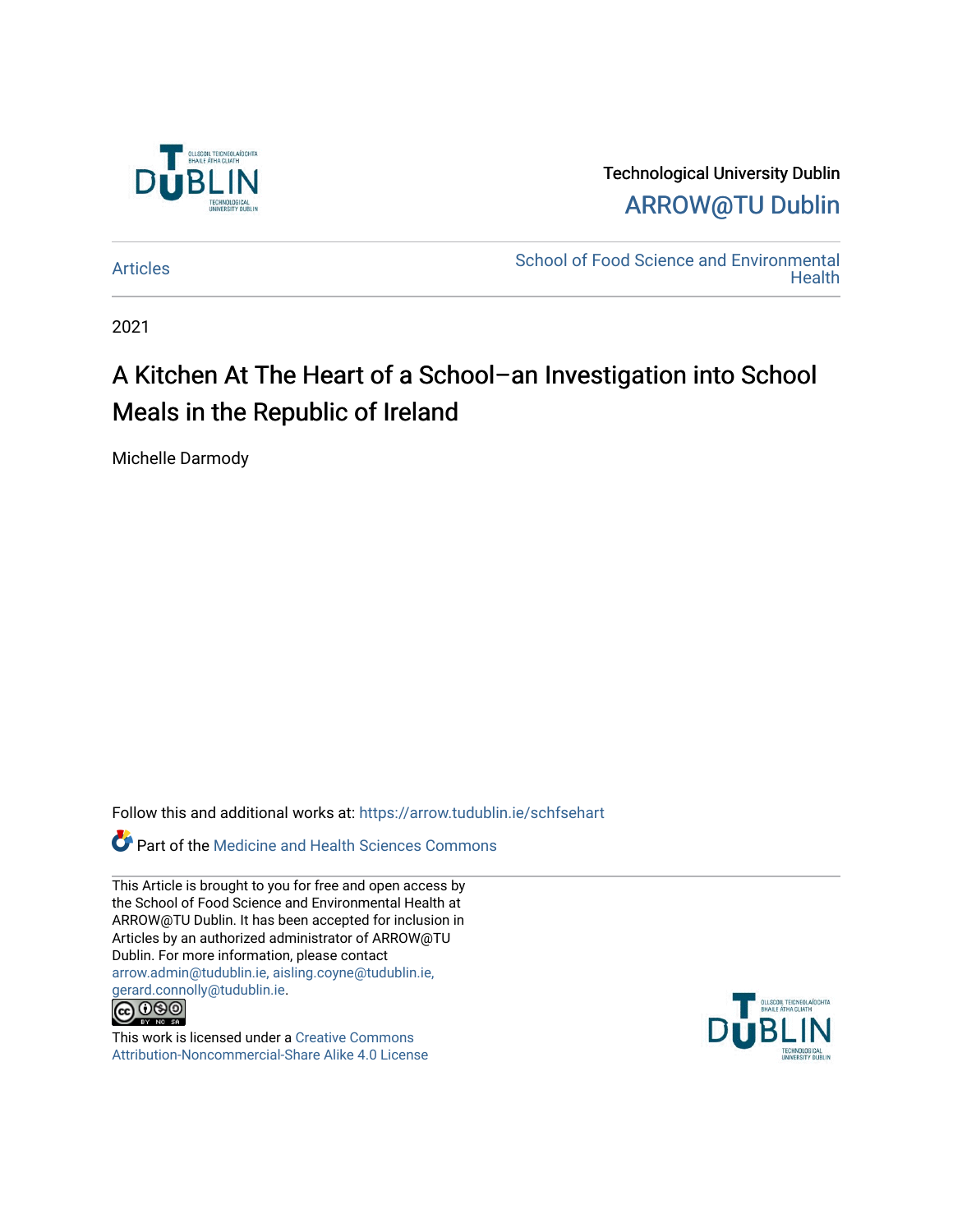

# **Irish Educational Studies**



**ISSN: (Print) (Online) Journal homepage:<https://www.tandfonline.com/loi/ries20>**

# **A kitchen at the heart of a school – an investigation into school meals in the Republic of Ireland**

**M. Darmody**

**To cite this article:** M. Darmody (2021): A kitchen at the heart of a school – an investigation into school meals in the Republic of Ireland, Irish Educational Studies, DOI: [10.1080/03323315.2021.1929393](https://www.tandfonline.com/action/showCitFormats?doi=10.1080/03323315.2021.1929393)

**To link to this article:** <https://doi.org/10.1080/03323315.2021.1929393>

© 2021 The Author(s). Published by Informa UK Limited, trading as Taylor & Francis Group



Q

Published online: 26 May 2021.

Submit your article to this journal

**III** Article views: 1154



 $\overrightarrow{Q}$  [View related articles](https://www.tandfonline.com/doi/mlt/10.1080/03323315.2021.1929393)  $\overrightarrow{C}$ 

[View Crossmark data](http://crossmark.crossref.org/dialog/?doi=10.1080/03323315.2021.1929393&domain=pdf&date_stamp=2021-05-26)



 $\Box$  [Citing articles: 1 View citing articles](https://www.tandfonline.com/doi/citedby/10.1080/03323315.2021.1929393#tabModule)  $\Box$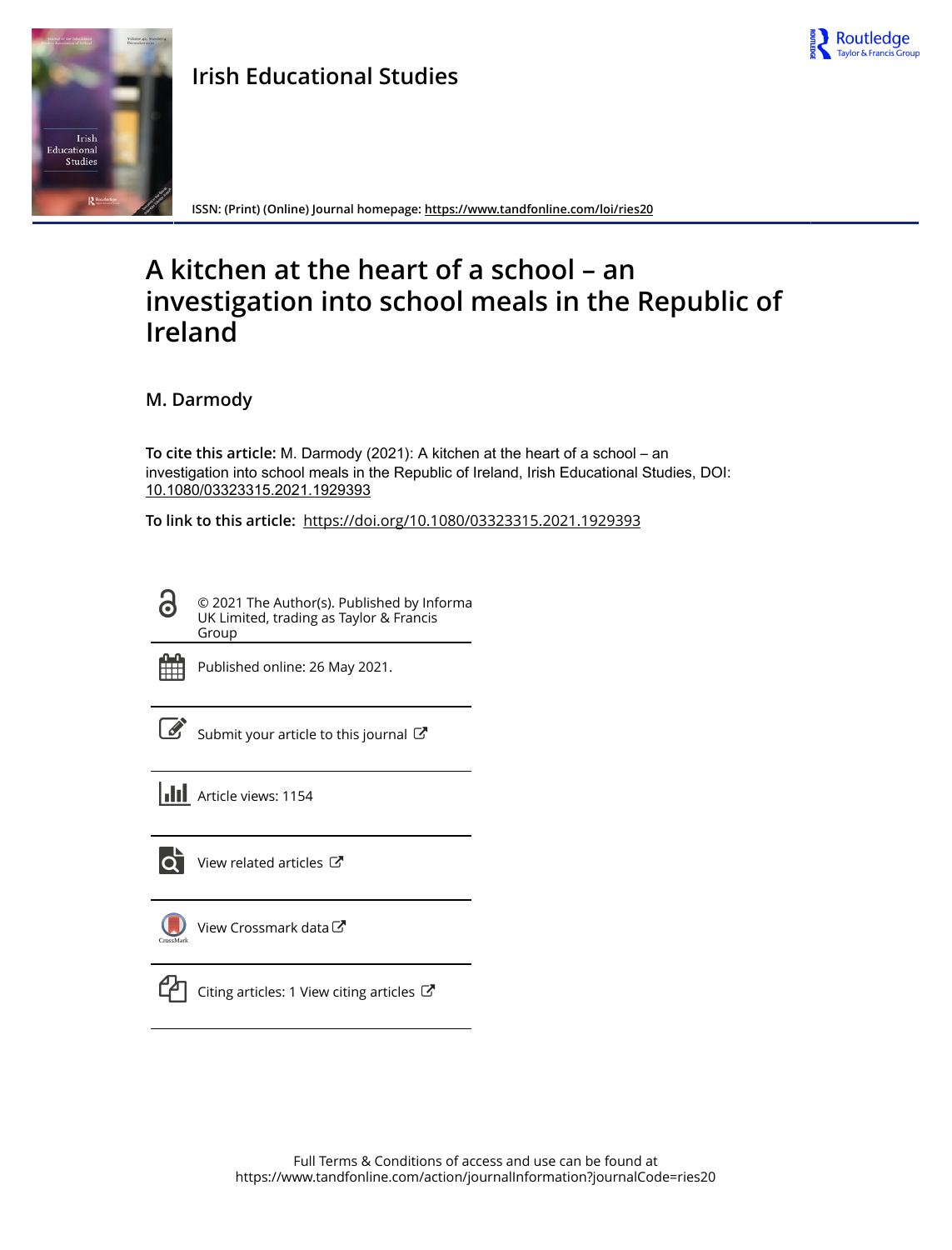# A kitchen at the heart of a school – an investigation into school meals in the Republic of Ireland

M. Darmody\*

Culinary Arts and Food Technology, Technological University Dublin, Dublin, Ireland

(Received 3 December 2020; accepted 7 May 2021)

Free school meals provide support to vulnerable families in the Republic of Ireland. Funding is allocated as part of an anti-poverty strategy. An investigation was carried out to discover if the school meal could be used to provide nutritious scratch-cooked food as well as providing opportunities for increased socialisation and pedagogy. Food affects students in a myriad of ways and schools are in a unique position to guide what and how young people eat. This article draws on data from an ethnographic study in an inner city Dublin school. The school recently had a scratch-cooking canteen embedded within it. Using a case study methodology, this paper investigates whether this type of canteen can lead to the school becoming a more food literate entity by building a scaffolding that can facilitate a greater knowledge of food throughout the school, increased interest in tasting new foods and spaces for socialisation over a meal.

Keywords: school meals; school canteens; children's food provision; Irish school food; food literacy; scratch-cooking

#### **Introduction**

<span id="page-2-2"></span><span id="page-2-1"></span><span id="page-2-0"></span>An inner city Dublin secondary school canteen uses government school-meals funding to cook daily meals from scratch using wholefoods, locally sourced where possible. In the Republic of Ireland (ROI), this is unusual. This deviation from the norm reveals insights into more standardised practices, where schools use the allocated money to order pre-packaged food from external businesses. These prepacked lunches are delivered to the school each day and can contain ultra-processed components (Monteiro et al. [2019\)](#page-17-0). Three companies supply 890 schools out of 1548 who receive funding (Carty [2020\)](#page-16-0), with many smaller companies also supplying schools throughout the country (Carambola [2020](#page-16-1); Glanmore [2021a](#page-17-1); Fresh Today [2021](#page-17-2)). Schools are in a unique position to influence enjoyable and nutritious food choices for young people in ROI. As food preferences, formed early in life, tend to continue into adulthood (Nicklaus et al. [2004](#page-18-0); Murimi et al. [2018\)](#page-17-3), increasing the availability and/or accessibility of healthier products in school canteen settings has proven to be effective in stimulating healthier food choices. The provision of

<span id="page-2-3"></span>\*Email: [d17128783@mytudublin.ie](mailto:d17128783@mytudublin.ie)

© 2021 The Author(s). Published by Informa UK Limited, trading as Taylor & Francis Group

This is an Open Access article distributed under the terms of the Creative Commons Attribution License ([http://](http://creativecommons.org/licenses/by/4.0/) [creativecommons.org/licenses/by/4.0/](http://creativecommons.org/licenses/by/4.0/)), which permits unrestricted use, distribution, and reproduction in any medium, provided the original work is properly cited.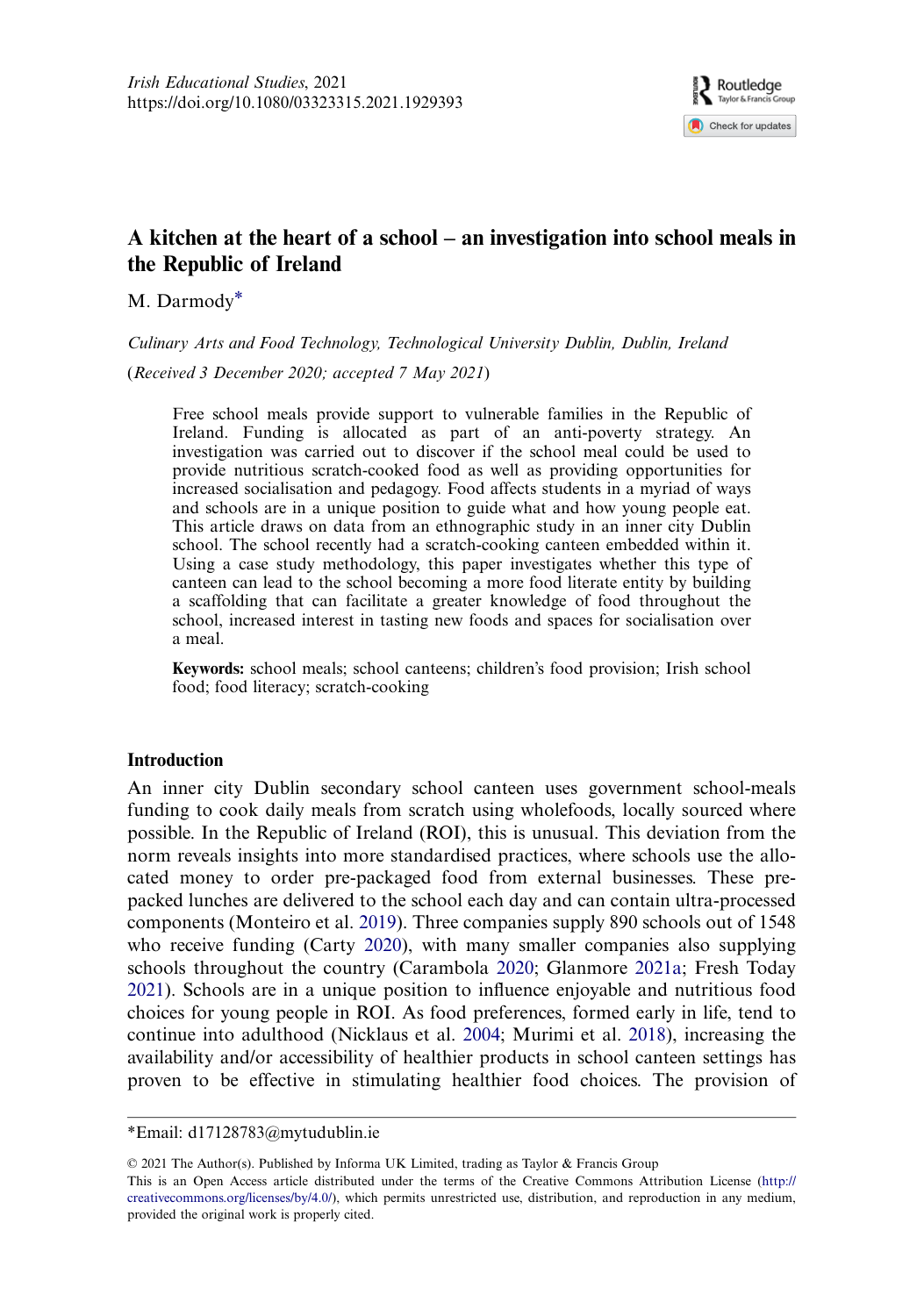<span id="page-3-7"></span>nutritious school meals, free of charge or at a reasonable price, can be considered an important way of increasing health equality (Juniusdottir et al. [2018\)](#page-17-4).

<span id="page-3-6"></span><span id="page-3-1"></span><span id="page-3-0"></span>The reality of diet-related ill-health of Irish children is stark (Bel-Serrat et al. [2017](#page-16-2); Browne et al. [2017](#page-16-3); Department of Health [2016\)](#page-16-4). School meals provide support for families from lower socioeconomic groups in Irish society. Inequalities in health are closely linked with wider social determinants (Healthy Ireland and Department of Health [2013\)](#page-17-5) and this inequality can be further compounded by feeding children, who avail of school meals, ultra-processed food. Six out of ten people in ROI are either overweight (37%) or obese (23%) and it is estimated that 145,000 people are either malnourished or at risk of malnutrition at any given time (HSE [2019](#page-17-6)). Relationships to food within the wider community, as well as within the microcosm of schools, are complex.

<span id="page-3-11"></span><span id="page-3-5"></span>One of the facets of food literacy according to Vidgen is that it provides 'the scaffold that empowers individuals, households, communities or nations to protect diet quality through change, and support dietary resilience over time' [\(2016,](#page-18-1) 63). Using a kitchen as a pedagogical tool can allow for the transmission of food knowledge and can provide dietary resilience through increased consumption of freshly prepared food and increased willingness to try new foods. What students eat and their experiences with school meals teaches them a lot about food, health, community, culture, and life (Trent et al. [2019,](#page-18-2) 9). This research contributes to the growing conversation about the important role school meals can play in the lives of children (Dimbleby and Vincent [2013;](#page-16-5) Educational Disadvantage Center [2020](#page-17-7); Kenney et al. [2020](#page-17-8); Oostindjer et al. [2017](#page-18-3)) and focuses on the relevance of engaging young people's participation in decision-making.

<span id="page-3-10"></span><span id="page-3-3"></span><span id="page-3-2"></span>Having a scratch-cooking canteen in a school means fresh food is cooked each day for the students and staff. Scratch-cooking can be defined as 'food service that prioritizes the preparation of meals or snacks on a daily basis at or near the site of consumption with ingredients in their most basic form' (Trent et al. [2019](#page-18-2)). The principal of the school, which forms the basis of this case study, considers the embedded kitchen and the serving of hot food to be a fundamental part of the school day. This article sets out the case for scratch-cooking within or near schools by firstly looking at school food models in Japan and France. An overview of school meals funding in ROI is provided before turning the focus to the ethnographic study of a school located in inner city Dublin, which shall be referred to as the D8 school.

#### School food models in Japan and France

<span id="page-3-9"></span><span id="page-3-8"></span><span id="page-3-4"></span>In Japan, school lunches are part of education not a break from it. Children come to understand at an early age that what you put into your body matters. Parents are asked to contribute towards the cost of the ingredients, but local governments pay the staff to cook (Ministry of Education [Japan] [2011](#page-17-9)). Schools either have a kitchen within them or rely on centralised kitchens which are based in communities and deliver freshly prepared food to a number of schools in underpopulated areas. The children have the communal duty of serving and tidying up after the shared meal. Food education classes are conducted in conjunction with mealtimes and focus on the deliciousness of the food and its provenance (Harlan [2013](#page-17-10), url). Murayama et al. ([2017\)](#page-17-11) confirmed an association between household income and the amount of foods and nutrients consumed by Japanese school children and stated that school lunches play a role in reducing disparities in children's diets.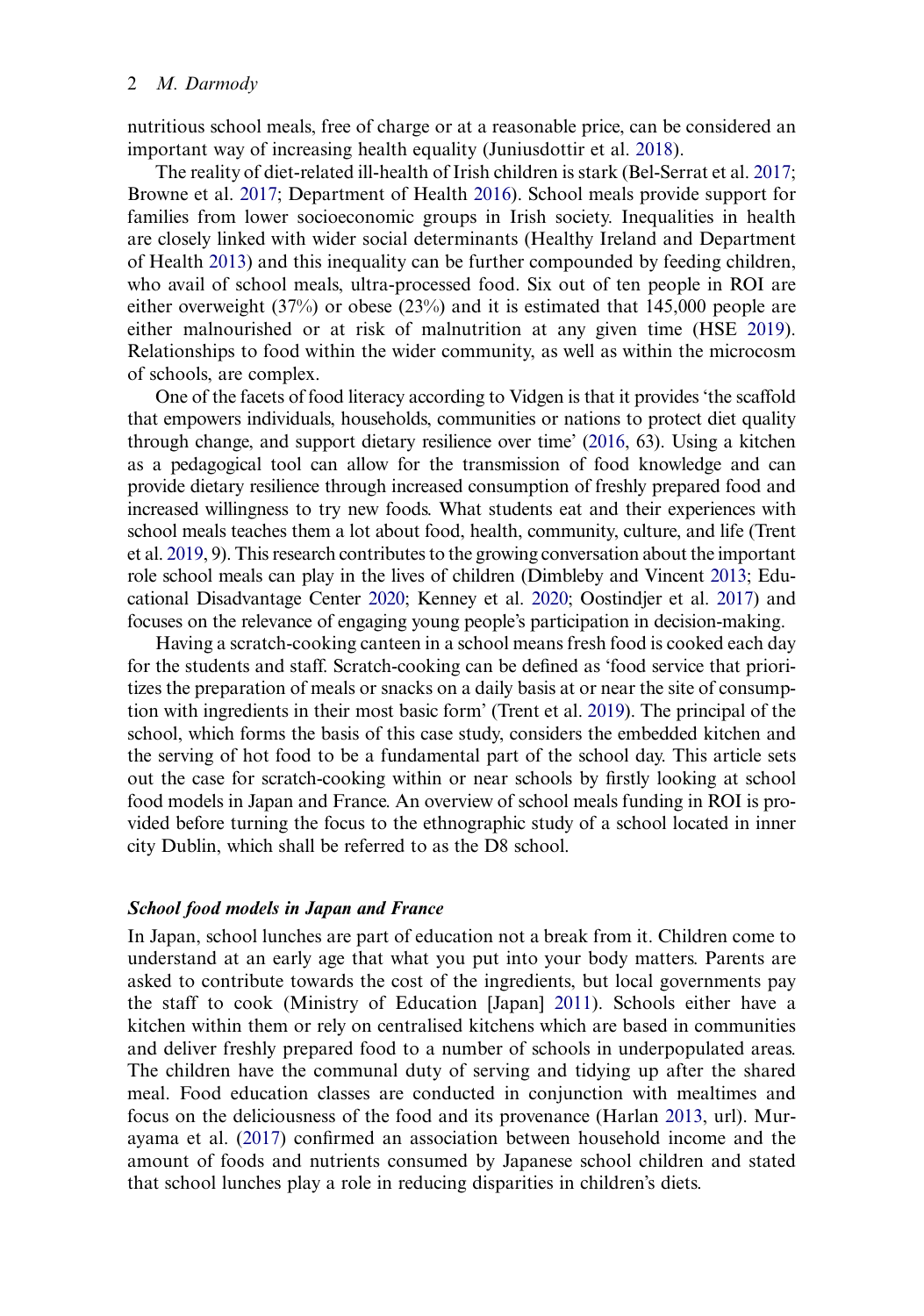<span id="page-4-5"></span><span id="page-4-0"></span>There is an acknowledgement in France that social eating situations, which encourage interactions during meals, are crucial for the development of children's eating behaviours (Marty, Chambaron, and Monnery-Patris [2018,](#page-17-12) 267). Similar to Japan, there is a focus on pleasure and taste in the provision of school meals. Children sit down to a four-course lunch each day in the school setting. The school menus follow guidelines set by the French Ministry of National Education. There is a set structure, but foods are varied, in that no meal is served twice in a month. Flavours are not simplified, children eat bitter, strong and challenging foods (Barclay [2015](#page-16-6)). The meal break is at least 30 minutes long, excluding waiting for the meal (European Commission [2016](#page-17-13)). In France, parents are asked to pay for the meals if they can afford to do so. The creation of meals varies from one local authority to the other, but in most cases, the meals are prepared within the educational institution, however, in some instances meals are prepared in a central kitchen and delivered to schools ([2016,](#page-17-13) 4) where they are served to the students (not pre-packaged).

#### <span id="page-4-4"></span>Irish school meals provision

<span id="page-4-2"></span><span id="page-4-1"></span>In 2013, an Irish Primary Principals' Network survey found that over 20% of primary principals observed an increase in children coming to school hungry (Educational Disadvantage Center [2020](#page-17-7)). Callaghan [\(2010](#page-16-7)) indicated that 20.9% of school children reported going to school or to bed hungry because there was not enough food at home. Free school meals provide support to such children (Oostindjer et al. [2017](#page-18-3); Caraher, Crawley, and Lloyd [2009](#page-16-8)). The Hunger Prevention in Schools Strategy Group (HPSSG) calls for two distinct spaces to be created within Irish schools; one for cooking and the other for eating.

A dual system may need to be put in place at least initially, where some schools with kitchens would have the food cooked and prepared on the school premises, whereas other schools would receive food externally cooked and transported to the schools … State commitment to an infrastructure dimension to this strategy, to build kitchens in schools and provide adequate staffing levels, would clearly be required. (Educational Disadvantage Center [2020](#page-17-7), url)

In 2020, a total of €57million of government money was allocated for school meals in ROI (increased to  $E67$ million due to COVID-19). An application for funding is made by a school to the Irish Department of Employment Affairs and Social Protection (DEASP) or their local authority in advance of each school year. The school has to prove a need and meals are provided in areas with low socioeconomic resources. A statutory Urban School Meals Scheme (USMS) for primary schools is operated by local authorities and part-financed by the DEASP whereas a non-statutory School Meals Local Projects Scheme provides funding directly from the DEASP to both primary and secondary schools (DEASP [2019\)](#page-16-9).

<span id="page-4-3"></span>The history of school meals in ROI began with the establishment of the USMS in 1914. Its main focus was on combating food poverty and it was modelled on the British Education (Provision of Meals) Act, 1906 (Seanad Éireann debate vol [49\)](#page-18-4) which allocated the job of provision to local authorities. A poor turf yield in 1924 and again in 1925, compounded by a below average-potato crop, adversely effected rural Irish regions and led to emergency measures, which provided food to schools in the worst hit areas. A hot meal was provided in the national schools of Counties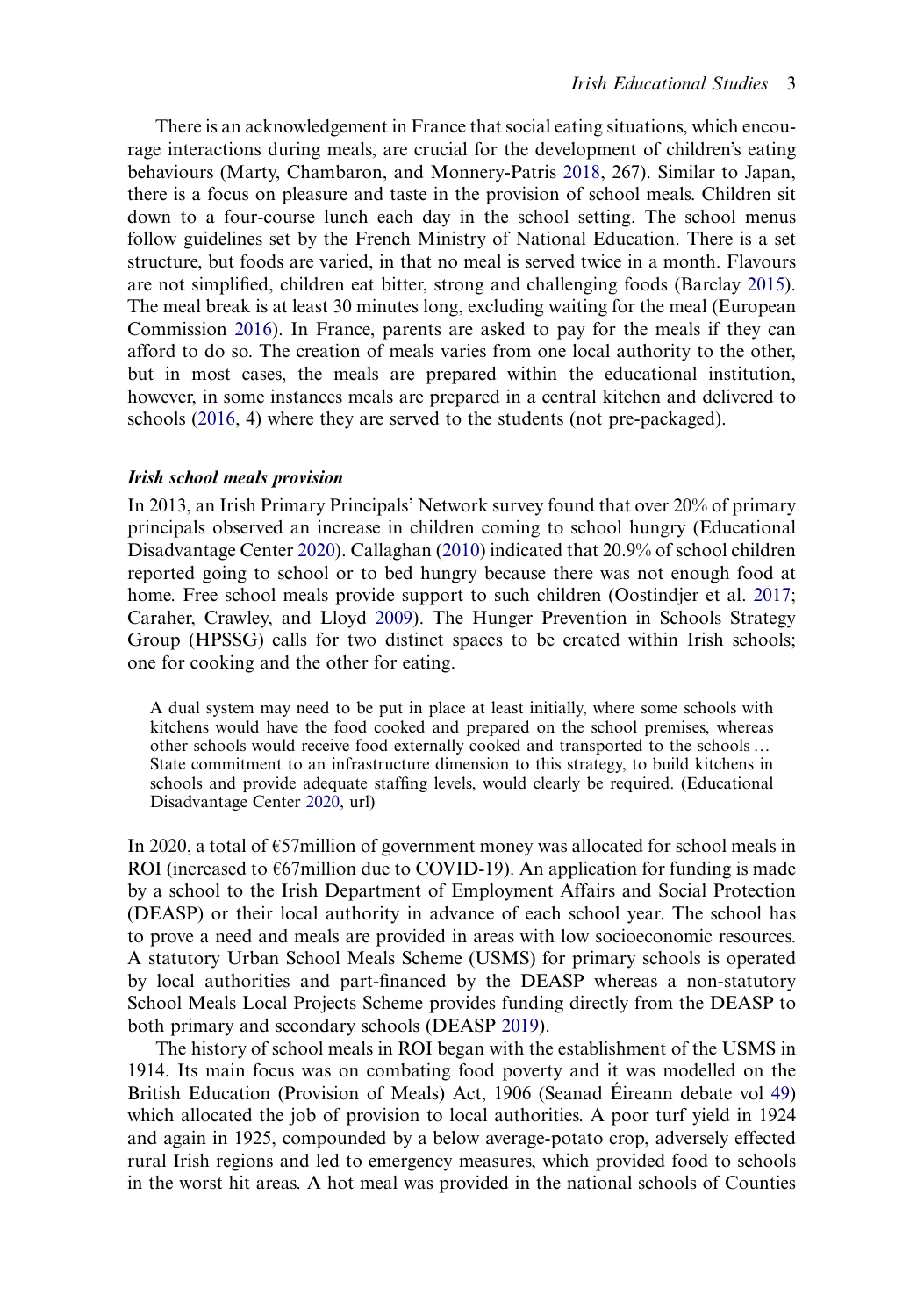Donegal, Galway, and Kerry, plus parts of Mayo and Waterford. These emergency measures were discontinued in 1926 but the scheme lay the foundation for the School Meals (Gaeltacht) Act, 1930. Gaeltacht areas are where the Irish language is spoken by the majority of the population, these are most often very rural, with children having long distances to travel to school 'and the hardships thereby suffered, particularly in the wintertime, were such as to render them unfit to profit to the fullest extent by the education given' (Carney [1985,](#page-16-10) 14). The scheme was introduced for all children attending national schools in designated areas of the Gaeltacht (The Irish Times [1997](#page-17-14)). It, like the urban predecessor was run by local authorities and schools had the option to avail of it.

In Dublin, some larger schools established specific dining areas with 'the most modem apparatus provided for the preparation and cooking of the food' (Carney [1985](#page-16-10), 19). The food served through both schemes varied from Irish stew and soup, cocoa, currant buns, bread, butter, margarine and jam. School managers and teachers both urban and rural were said to 'bear repeated testimony to the beneficial effects of the midday meal in stimulating renewed alertness and mental activity' (Carney [1985](#page-16-10), 12) and the existence of the service was also believed to have secured 'a more regular attendance on the part of the poorer children, who under ordinary circumstances are responsible for the bulk of the absences marked in the school' (Carney [1985](#page-16-10), 12).

<span id="page-5-0"></span>These schemes remained virtually unaltered in law for decades as successive government ministers declined to take responsibility. When the newly established Department of Social Welfare took over the direction of the school meals service in 1947, the rate of participation in the urban scheme increased. Yet in the late 1950s, when the subject of school meals was discussed in Dáil Eireann (the central house of the Irish government), attitudes had changed. The Parliamentary Secretary to the Minister for Social Welfare announced:

I do not subscribe to the welfare state at all and the more we can avoid it, the better. People stand on their own feet in this country. They supply their children with meals and take pride in supplying them with substantial meals. Subject to the approval of the Minister, while I am in this position, there will not be any extension of the scheme to other parts of Ireland. (Seanad Éireann debate vol [164](#page-18-5), url)

It was suggested in successive decades that a light lunch should be served not a 'substantial meal' as had been named in the original documentation. What was being provided dwindled to just milk in some areas and milk and either a bun or sandwich in others. By the time Jim Walsh from the Combat Poverty agency was calling for a changed approach to school meals in 1995, the service simply provided a snack which was intended to restore a child's energy. According to Walsh

<span id="page-5-1"></span>There's no real logic to it being funded by the Department of Social Welfare and the local authorities - it should be financed by the Department of Education and the health boards … The scheme should be linked to a nutritional education and health awareness programme for low-income parents. (The Irish Times [1997,](#page-17-14) url)

The Delivering Equality of Opportunity in Schools (DEIS) framework was put into place in 2005 and this led to the expansion of school meals funding to all schools within this category and others who could prove a need. The notion of providing a full lunch re-emerged. At present there is no one size fits all; some schools receive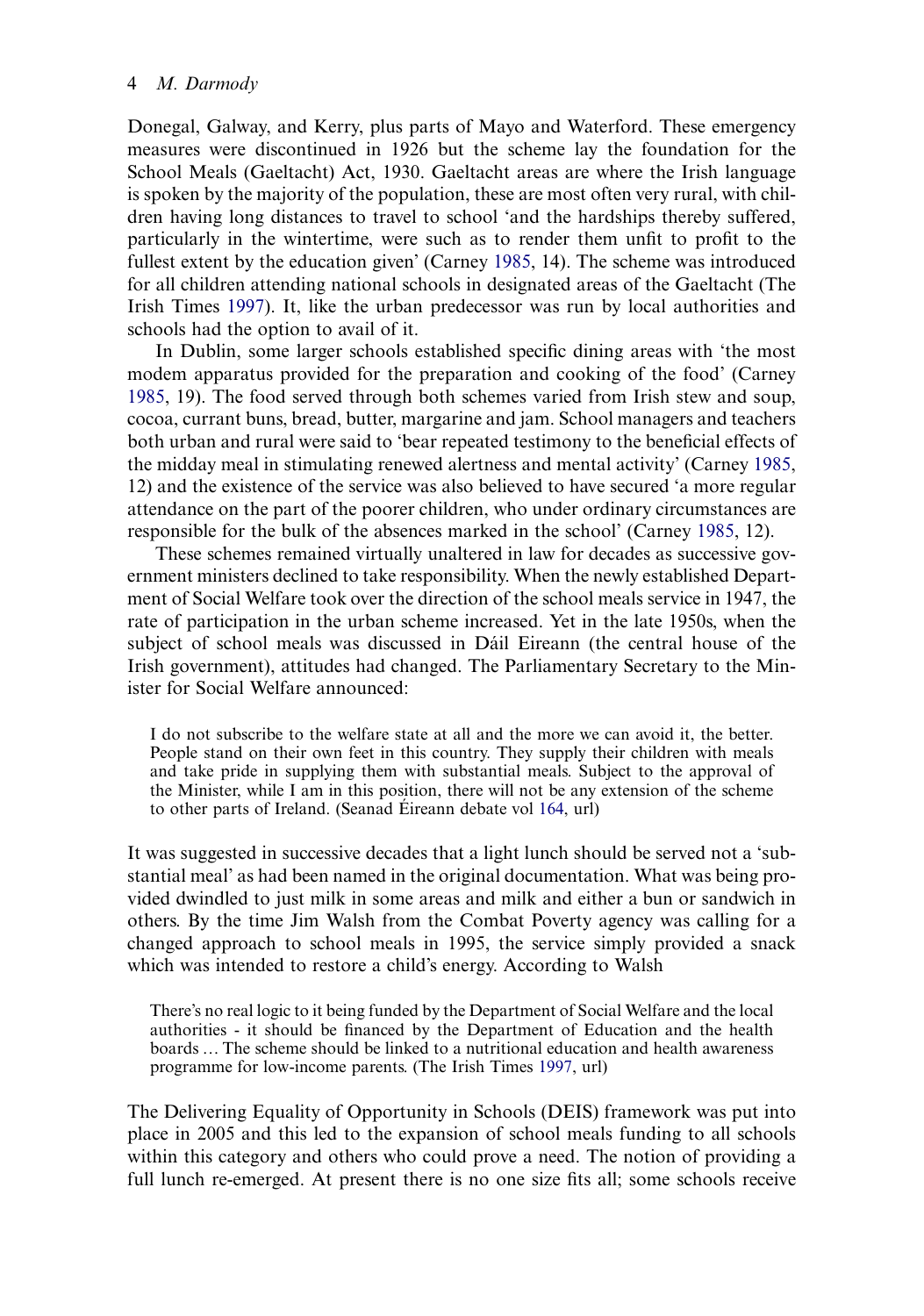<span id="page-6-1"></span>breakfast, others lunch support and some afterschool snacks, or a combination of all three. The funding is for food items only; not staff provision or equipment. This lends itself to the purchase of pre-packed food, divesting the responsibility for feeding children to privately run food companies and inhibits food being freshly prepared within schools. The allocated stipend is  $\epsilon$ 0.70 per student for breakfast and  $\epsilon$ 1.20 per student for lunch. This allocation also favours larger-scale production of food. Of the 3305 primary schools in ROI, 692 are included in the DEIS programme as well as 198 out of 730 post-primary schools (DES [2020](#page-16-11)). In total 1548 schools' avail of the school meals funding in one form or another. Presently, school principals vie on the open market for food provision (DEASP [2019](#page-16-9)). Their already overloaded itinerary often results in them choosing the easiest option; large-scale producers who have websites and logistics in place to fulfil the obligation. Company websites allow primary school parents to order online and the company then delivers an individual lunch to each child. In secondary schools, the allocated amount of lunches are delivered daily to the school but not itemised for each student. These lunches may meet basic nutritional standards, but the food tends to be processed in large volume, provenance of ingredients is not usually noted, and an amount of each lunch is often ultra-processed (Glanmore [2021b\)](#page-17-15).

<span id="page-6-3"></span>Traditionally, the majority of ROI's secondary school students bring home-made lunches with them each morning (Browne et al. [2017\)](#page-16-3). Browne et al. ([2019\)](#page-16-12) conducted an in-depth exploration of school food and students' food choices using peer researchers. The study revealed that teachers and principals acknowledged that schools were changing and that there was increasing demands on schools to provide canteens with snacks and lunches (Browne et al. [2019,](#page-16-12) 4). The students' involved in Browne et al.'s study felt that the solution to improving eating behaviours among peers 'would be to provide healthier school food environments' (Browne et al. [2019](#page-16-12), 6). 'There is still a wide range of … junk food sold in post-primary through tuck shops and vending machines, and also hot snacks which are high in fat and salt' (ETBI [2019,](#page-17-16) 5), which is at odds with Healthy Eating Guidelines. Research has shown that the wide availability of low nutrient, energy dense foods in schools and the retail outlets close to them can have a negative impact on food choice (Oostindjer et al. [2017](#page-18-3); Smith et al. [2013](#page-18-6); Browne et al. [2017,](#page-16-3) [2019](#page-16-12)).

#### <span id="page-6-2"></span><span id="page-6-0"></span>Materials and methods

A D8 school was allocated philanthropic funding to make improvements. The staff held a vote with the student body to ask how the funding should be spent, 'creating a place to congregate at lunchtime was the most popular option' [PI1]. The school liaised with a local architect and built a canteen as well as a new Home Economics room. Initially two catering companies tried to run the canteen but failed to provide a scratch-cooking kitchen, instead using frozen, pre-packed foods. The principal then approached a local café to take over the canteen space because, 'I loved the atmosphere, the staff are fantastic, the quality of the food was second to none, and I thought, God, this would be a really interesting connection' [PI1].

<span id="page-6-4"></span>Influenced by ethnographic methods in anthropology, a holistic approach was taken to a single, action-based, case study within a girl's secondary school. The essence of a case study is to make enquiries into a real-life context, as opposed to the contrived contexts of experiment or survey (Yin [2018\)](#page-18-7). Ethnography is not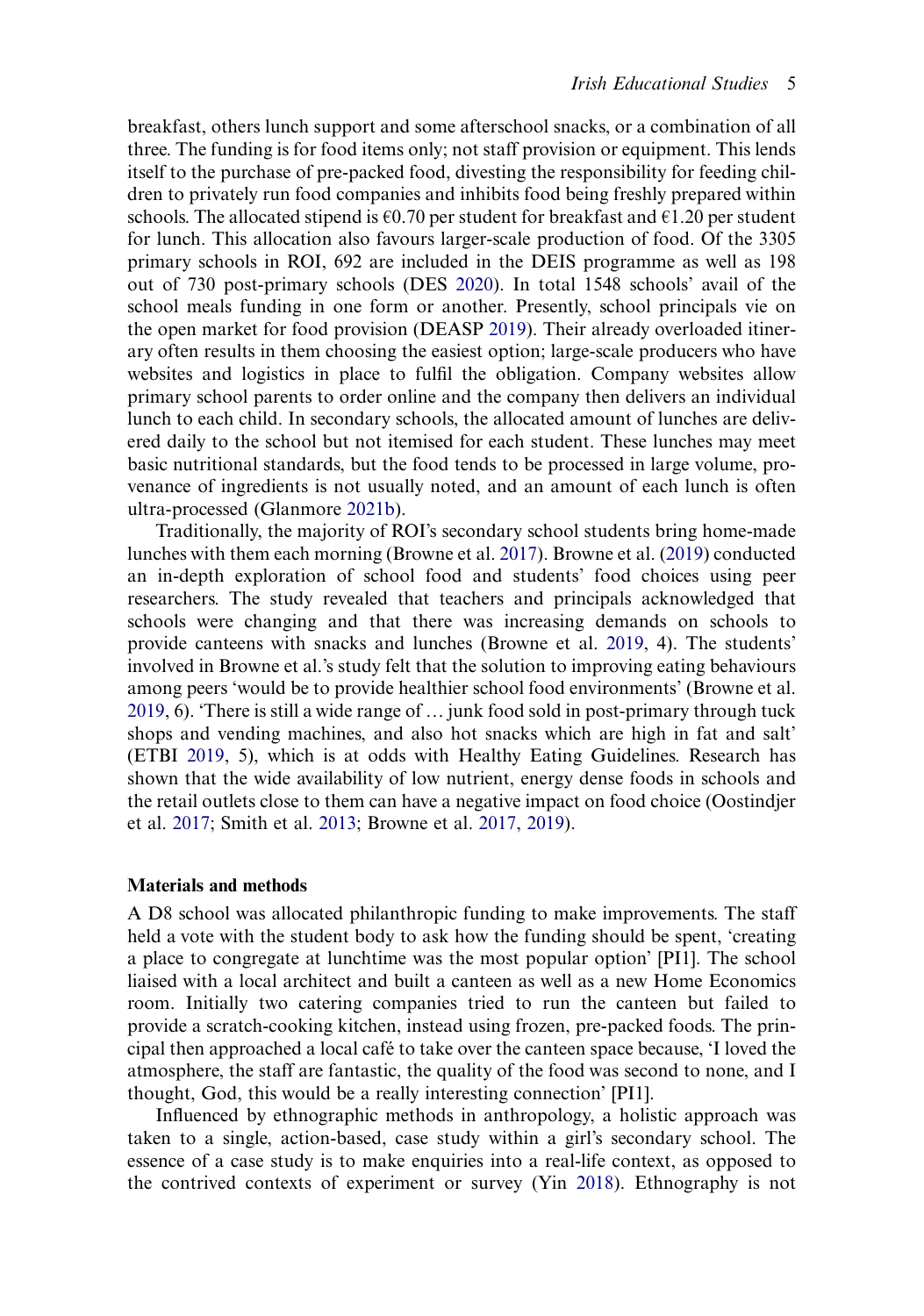<span id="page-7-5"></span><span id="page-7-2"></span><span id="page-7-1"></span>simply a mixture of participant observation and interviewing, instead Pink [\(2001](#page-18-8)), following on from Crotty [\(1998](#page-16-13)), defines it as a methodology in itself: a process of creating and representing knowledge about society, culture and individuals that is based on an ethnographer's own experience. 'It does not claim to produce an objective or "truthful" account of reality but should aim to offer versions of ethnographers' experiences of reality that are as loyal as possible to the context, negotiations and intersubjectivities through which the knowledge is produced' (Pink [2001](#page-18-8), 18). An emic approach enabled a nuanced exploration of the area of investigation and was underpinned by a triangulation of qualitative methods (Mac Con Iomaire, Afifi, and Healy [2021](#page-17-17)). The use of triangulation (Creswell [2014\)](#page-16-14) provided a rounded and therefore more accurate picture of the food system within the school. Participant observation, interviews, student focus groups and parent group interviews were conducted over a two-year period (see [Table 1\)](#page-8-0). In the first-year, weekly observation visits consisted of note taking and image generation, which form an observational diary. Visits focused on verbal and non-verbal reactions to the food being served, the socialisation within the canteen including both student to student interaction and student to canteen staff interactions, as well as noting consumption behaviour. At each visit, an interview was conducted with one of the two canteen staff. After a change in canteen staff, in year two, longer monthly interviews and visits were agreed upon with the new chef.

The data were subjected to qualitative inductive thematic analysis which involved a process of data familiarisation, coding and gradual data reduction as coded comments were brought together under higher order themes. Codes were subjected to a process of continual comparison, and the data were refined through several stages using procedures outlined in the literature (Braun and Clarke [2006](#page-16-15)). The themes were explored in relation to the school becoming a more food literate environment.

<span id="page-7-4"></span><span id="page-7-3"></span><span id="page-7-0"></span>The findings in the case study are specific to the school at hand rather than to the population at large. A wider study would be needed to prove generalisability of the findings. However, research in the field lends support to the case study findings (National Nutrition Council of Finland [2017](#page-18-9); Morgan and Sonnino [2007](#page-17-18); Persson Osowski, Göranzon, and Fjellström [2012](#page-18-10); O'Neill et al. [2020;](#page-18-11) Irish Heart Foundation [2015](#page-17-19)).

#### **Results**

The D8 school has approximately 170 students attending, mainly from the surrounding, inner city area. Many of the student's parents went to the school and there is also a mix of families who have moved to ROI more recently. When the local café began operating the canteen, unlike previous caterers, they vowed to cook from scratch, onsite each day. Students and parents paid a subsidy to cover these costs as allocated government funding can only be spent on food items. According to the principal, previous to having a canteen in the school:

Students used to go home for lunch, and that brought its own challenges. You know maybe kids not coming back after lunch, a bad day being kept home, litter sometimes on the street, or kids eating all sorts of really bad food that would cause them to be, you know, a little bit unsettled and maybe more challenging in the afternoon. [PI1]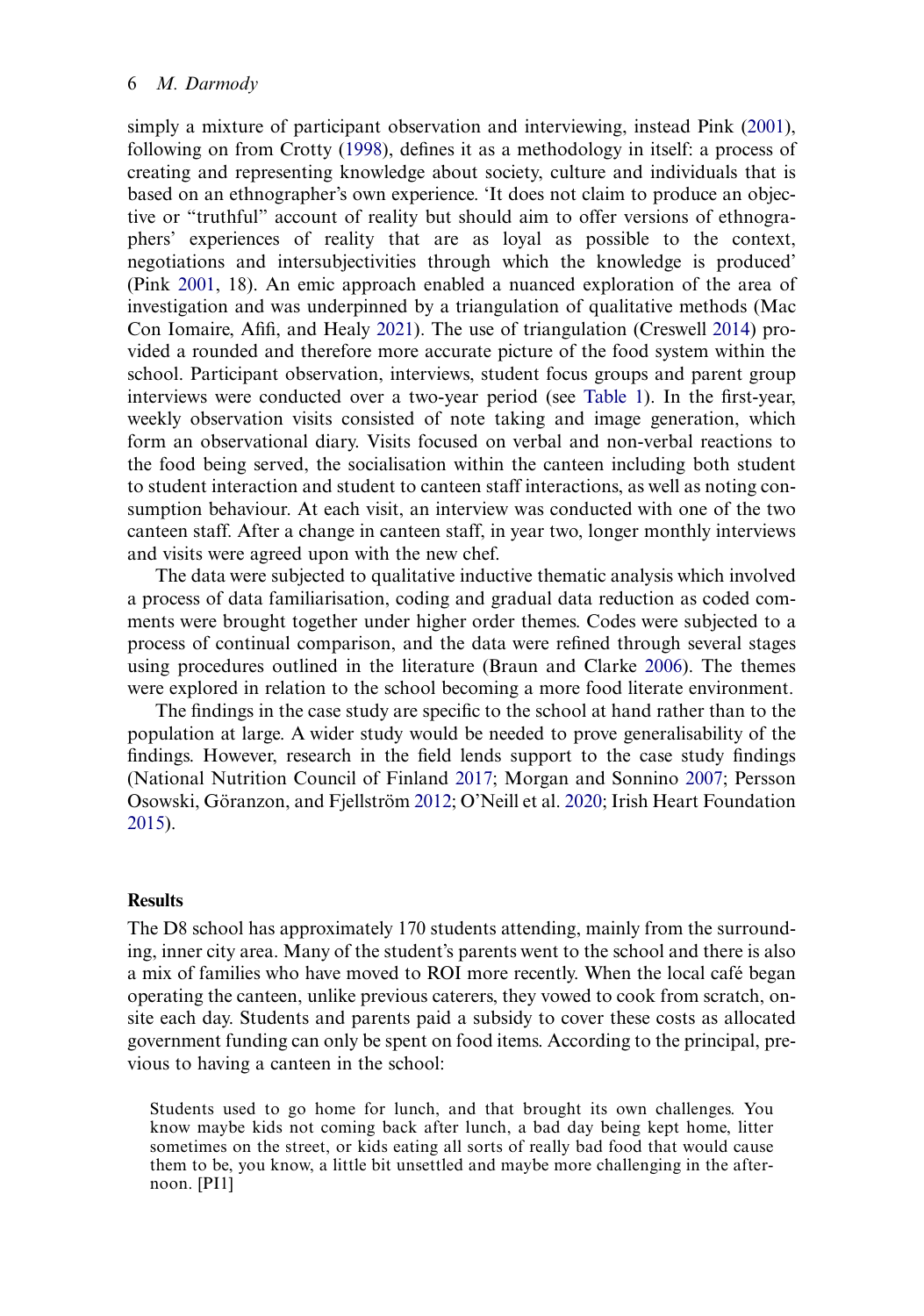| Research subject                           |            | Date                                                                                                                                                                                                                                                                          | Code            |
|--------------------------------------------|------------|-------------------------------------------------------------------------------------------------------------------------------------------------------------------------------------------------------------------------------------------------------------------------------|-----------------|
| ethics committee.                          |            | Ethical approval for this research project was granted by Technological University Dublin                                                                                                                                                                                     |                 |
| guidance of a member of the teaching body. |            | Consent forms were signed by all of the participating staff and parents. Parental/guardian<br>consent forms were signed. Students signed an assent form before each focus group which<br>was explained to them in detail. Interactions with students were conducted under the |                 |
| Principal Interview 1                      |            | 13.11.18                                                                                                                                                                                                                                                                      | PI1             |
| Principal Interview 2                      |            | 27.05.19                                                                                                                                                                                                                                                                      | PI <sub>2</sub> |
| Principal Interview 3                      |            | 28.02.20                                                                                                                                                                                                                                                                      | PI3             |
| Principal Interview 4                      |            | Cancelled due to<br>COVID-19                                                                                                                                                                                                                                                  |                 |
| Two chefs were employed to run the canteen |            |                                                                                                                                                                                                                                                                               |                 |
| Canteen Staff Interview<br>1               | Both chefs | 19.10.18                                                                                                                                                                                                                                                                      | SI1             |
| Canteen Staff Interview<br>2               | Chef A     | 26.10.18                                                                                                                                                                                                                                                                      | SI <sub>2</sub> |
| Canteen Staff Interview<br>3               | Chef B     | 07.11.18                                                                                                                                                                                                                                                                      | SI3             |
| Canteen Staff Interview<br>4               | Chef A     | 16.11.18                                                                                                                                                                                                                                                                      | SI <sub>4</sub> |
| Canteen Staff Interview<br>5               | Chef B     | 30.11.18                                                                                                                                                                                                                                                                      | SI5             |
| Canteen Staff Interview<br>6               | Chef A     | 07.12.18                                                                                                                                                                                                                                                                      | SI <sub>6</sub> |
| Canteen Staff Interview<br>7               | Both chefs | 21.12.18                                                                                                                                                                                                                                                                      | SI7             |
| Canteen Staff Interview<br>8               | Chef A     | 11.01.19                                                                                                                                                                                                                                                                      | SI8             |
| Canteen Staff Interview<br>9               | Chef B     | 25.01.19                                                                                                                                                                                                                                                                      | SI <sub>9</sub> |
| Canteen Staff Interview<br>10              | Chef A     | 31.01.19                                                                                                                                                                                                                                                                      | <b>SI10</b>     |
| Canteen Staff Interview<br>11              | Chef B     | 15.02.19                                                                                                                                                                                                                                                                      | <b>SI11</b>     |
| Canteen Staff Interview<br>12              | Chef B     | 01.03.19                                                                                                                                                                                                                                                                      | <b>SI12</b>     |
| Canteen Staff Interview<br>13              | Chef A     | 15.03.19                                                                                                                                                                                                                                                                      | <b>SI13</b>     |
| Canteen Staff Interview<br>14              | Chef A     | 22.03.19                                                                                                                                                                                                                                                                      | <b>SI14</b>     |
| Canteen Staff Interview<br>15              | Chef B     | 01.04.19                                                                                                                                                                                                                                                                      | <b>SI15</b>     |
| Canteen Staff Interview<br>16              | Both chefs | 12.04.19                                                                                                                                                                                                                                                                      | <b>SI16</b>     |
| Canteen Staff Interview<br>17              | Both chefs | 17.05.19                                                                                                                                                                                                                                                                      | SI17            |

# <span id="page-8-0"></span>Table 1. Data collection details.

(Continued)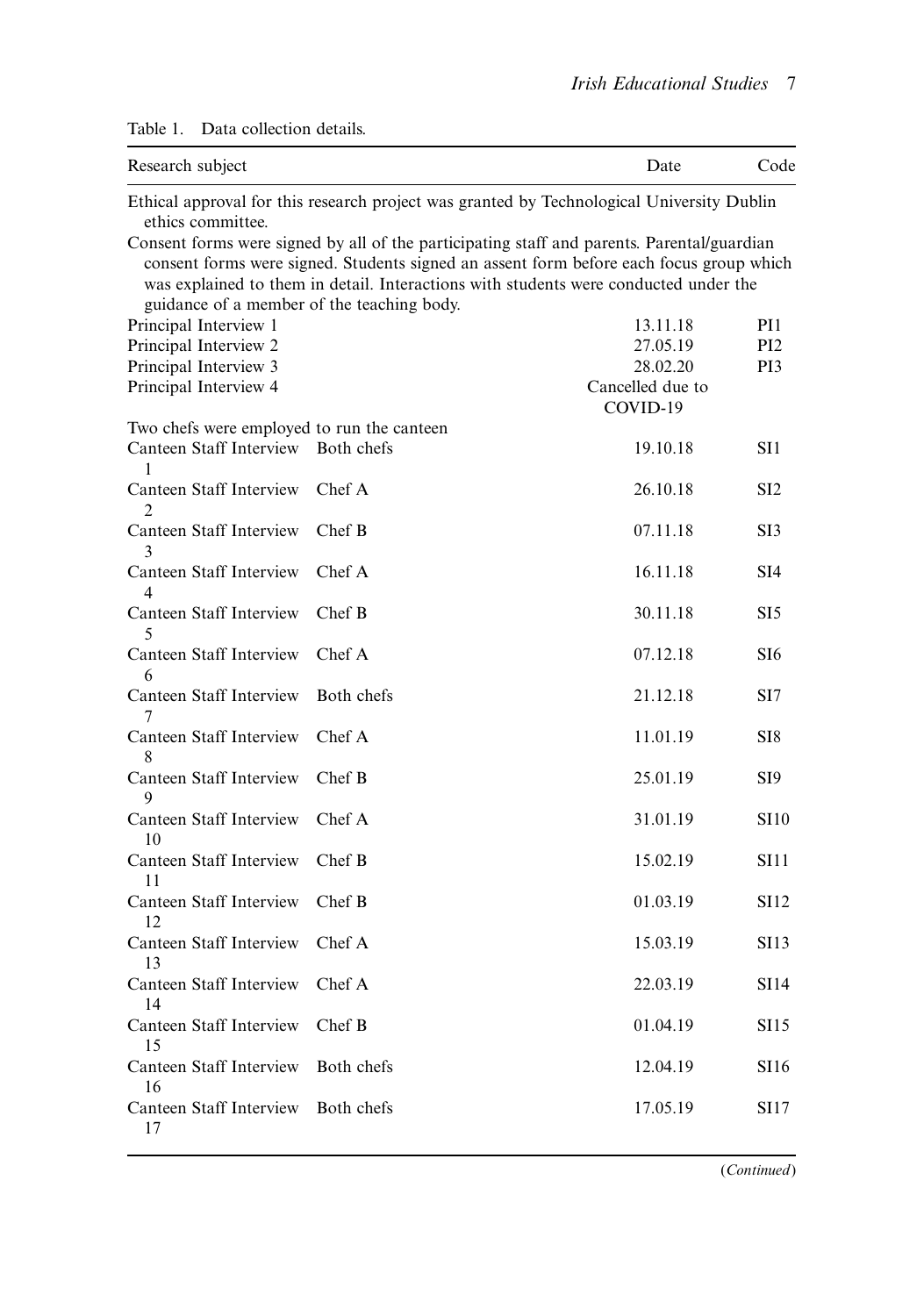| Research subject                     |                                                                                      | Date                         | Code             |
|--------------------------------------|--------------------------------------------------------------------------------------|------------------------------|------------------|
| Canteen Staff Interview<br>18        | Chef B                                                                               | 31.05.19                     | <b>SI18</b>      |
| conducted on a monthly basis         | Change of canteen staff. One chef was employed to run the canteen. Longer interviews |                              |                  |
| Canteen Staff Interview Chef C<br>19 |                                                                                      | 17.11.19                     | <b>SI19</b>      |
| Canteen Staff Interview<br>20        | Chef C                                                                               | 20.12.19                     | <b>SI20</b>      |
| Canteen Staff Interview<br>21        | Chef C                                                                               | 24.01.20                     | SI <sub>21</sub> |
| <b>TY Students Focus</b><br>Group 1  | 8 students selected by the Principal                                                 | 27.05.19                     | TY1              |
| TY Students Focus<br>Group 2         |                                                                                      | Cancelled due to<br>COVID-19 |                  |
| 1st Year Students Focus<br>Groupl    | 8 students selected by the Principal                                                 | 27.05.19                     | 1Y1              |
| 1st Year Students Focus<br>Group 2   | 8 students selected by a member of<br>the teaching staff                             | 09.03.20                     | 1Y <sub>2</sub>  |
| Parents Group<br>Interview           | 4 parents present                                                                    | 15.02.19                     | PGI1             |
| Parents Group<br>Interview 2         |                                                                                      | Cancelled due to<br>COVID-19 |                  |

Following the introduction of the scratch-cooking canteen, students stayed on the school grounds during lunch time, with the exception that 6th years were allowed to leave on a Friday. A quote from a student points to fact that students previously relied on food from the local shop and chipper, an Irish fast-food outlet.

Yea everyone goes to Centra. I'd say he lost loads of money when (the school) stopped letting us out. Everyone used to go down there. He kept asking us, like when are yous allowed back out. The chipper used to open early cause of all of us going around at one, but now that is closed because we all got kept in. [TY1]

Commensality has a positive relationship with healthy eating (Vidgen [2016\)](#page-18-1) and the canteen not only provides nutritious meals, but is a space for socialisation, students sit together at long tables chatting and mingling. Students voted that the canteen be a mobile phone-free zone so that the focus was on eating and talking among themselves. Food provision in this way can be seen as part of a wider approach towards societal capabilities allowing young people to gain critical skills around food, which they can use throughout their lives (Earl and Lalli [2020\)](#page-17-20).

<span id="page-9-1"></span><span id="page-9-0"></span>School meals can offer an opportunity to teach about food, taste and socialisation (Andersen, Baarts, and Holm [2017\)](#page-16-16). Along with cooking wholefoods on site, the canteen staff developed food education workshops using the kitchen space as a pedagogical tool. The staff also set up a table where wholefood produce was displayed and they wrote additional details about the ingredients on the menu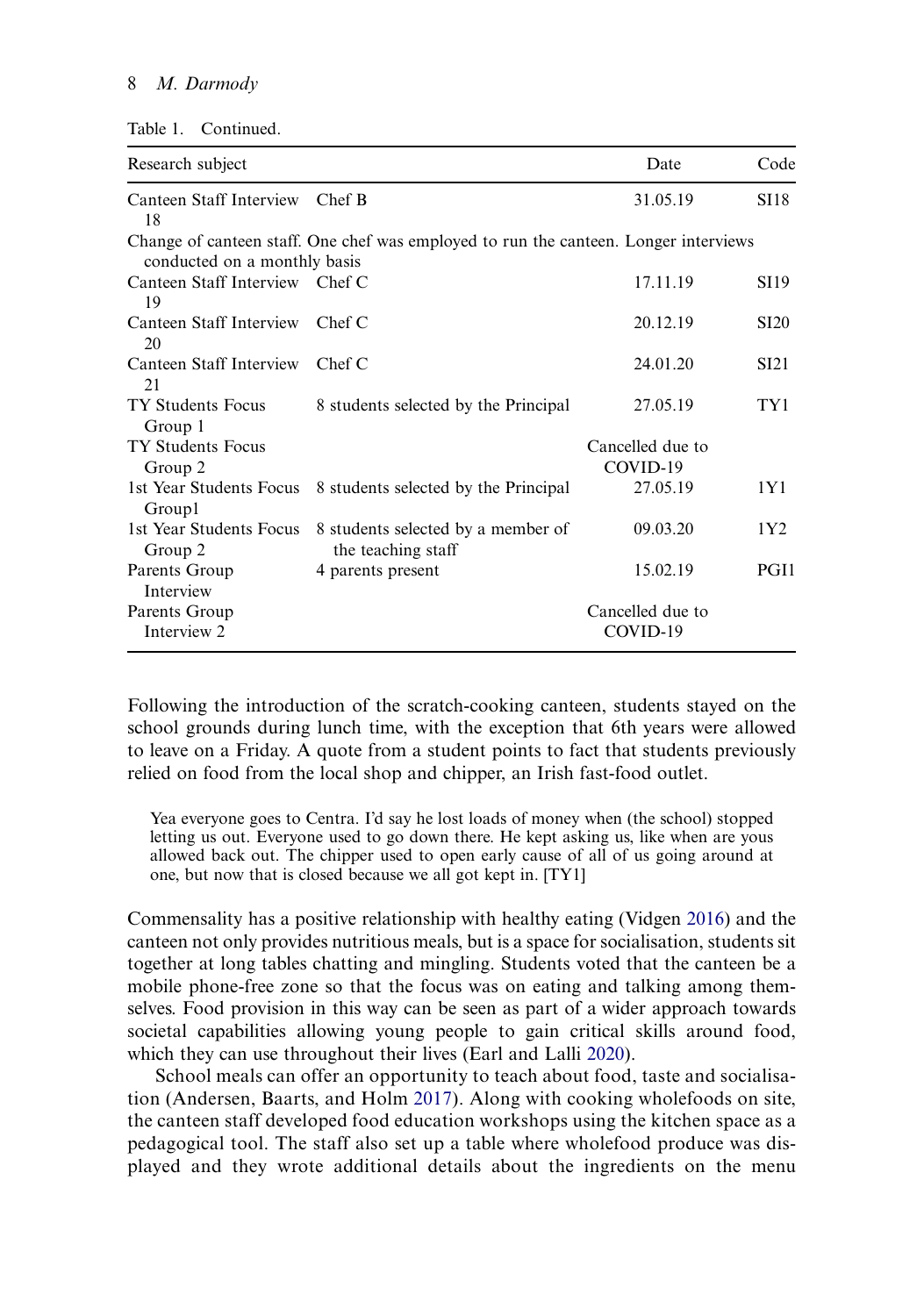boards such as free range chicken, or halal meat. There was a desire to educate and improve students' life experiences, the chefs' aim was to transmit their knowledge of food to the students, but further to this it was observed that there was a desire to instil an enjoyment in and enthusiasm for the food. Earl ([2018\)](#page-17-21) refers to the ambition to educate about food as being situated within the discourse of 'foodieness' which is often motivated by the desire to 'do good to others' (154). 'Foodieness' can be described as a passion for food but it is also aligned with a shunning of processed or factory produced food and an inclination for 'farm to fork' ideals. At times there was a discord between what the students wanted, and what the chefs cooked, there was a sense that the chefs' 'foodieness' came to the fore, with one chef acknowledging that they were in their own food bubble [SI7] and another declaring 'Oh my god, all we are asked to do is recreate stuff out of packets' [SI1]. The Principal also noted some challenges as they were trying to change palates, 'you are trying to change mindsets' [PI3]. There is a desire to encourage the students to 'regulate their bodies through food choice, and produce themselves as healthy' (Earl [2018,](#page-17-21) 17).

<span id="page-10-0"></span>As well as articulating an ambition to educate, the canteen staff were committed to creating a canteen that the students were happy with, but it also had to be financially viable. Tenacity helped them through the first year when the economics of the venture were difficult, and some students voiced discontent. Approximately 25% of the students were using the canteen at this stage and this number worried the staff. A student canteen committee was formed, and the staff asked questions of themselves and adapted the menu many times, while still sticking to the scratch-cooking model. They, along with the students, lobbied to have the morning break extended by five minutes so that students had more time to come to the canteen. After student consultation, comprehensive menus [\(Figure 1](#page-11-0)) were provided at the beginning of each month, rather than just being displayed on a chalk board each morning. This was welcomed by one of the parents in a group interview, eliciting nods of agreement from others in the room. It was stated that it helped the parents to organise dinners at home, which did not clash. The staff discussed the fact that students were bringing in 'pot noodles' and asking for boiling water, a practice that the school soon banned. During conversations with the students, they requested more familiar foods, such as spice bags and chicken fillet rolls. The staff created a chicken wrap as a compromise and suggested it was 'popular so far'. With a slight air of frustration, they acknowledged that students often make suggestions without much basis or then change their mind on the next visit [SI1]. The takings in the canteen till did increase throughout the year and dipped back down at the end of the school year when tours, sports days and plays were being hosted.

It was noted that the younger classes within the school used the canteen more than the older years. When a focus group was conducted with 1st year students [1Y1] there was generally positive feedback with one participant stating: 'Most canteens have chicken fillet rolls and like, these have healthy things. It doesn't taste healthy, it's good healthy food' (student a). There were repeated calls from the students for foods that were 'more familiar' to them; 'they should use proper ham, like Denny ham' (student a). Provide 'like stuff you eat at home – like ketchup' (student b). 'They have ketchup' (student c). 'They don't, it's like tomato puree' (student b). In this instance, the canteen staff were attempting to comply by providing tomato ketchup, but they made a version with fresh tomatoes.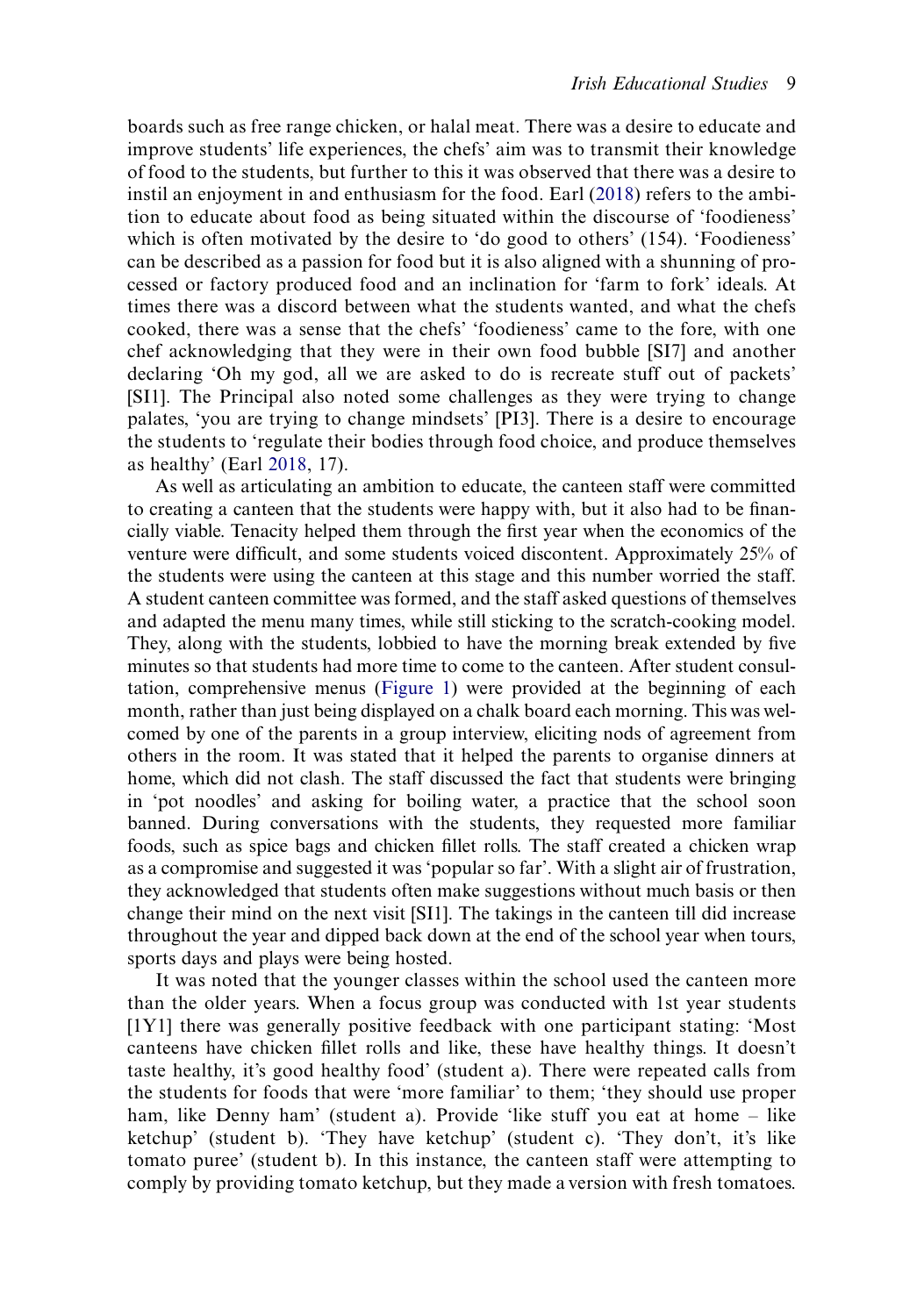<span id="page-11-0"></span>

| $toast + butter + jam$<br>+ peanut butter<br>eggs + toast<br>porridge                        | 0.60<br>0.20<br>2.00<br>2.00         | little break<br>scone + butter + jam<br>choc chip cookie<br>chocolate flapjack<br>good sausage roll<br>cheese roll                                   | lunch<br>soup of the day<br>1.50<br>1.50<br>1.50<br>salad bar<br>1.50<br>daily special<br>1.50 | 1.90<br>0.60<br>$+ bread$<br>3.50<br>cheese + ham toastie<br>4.00<br>4.50 |
|----------------------------------------------------------------------------------------------|--------------------------------------|------------------------------------------------------------------------------------------------------------------------------------------------------|------------------------------------------------------------------------------------------------|---------------------------------------------------------------------------|
| drinks<br>fresh fruit juice<br>bottled water<br>tea or herbal tea<br>coffee<br>glass of milk | 1.50<br>1.00<br>1.00<br>1.50<br>1.00 | use your card to get 60c<br>off at breakfast or little<br>break and 1.90 off at<br>lunch time every day.<br>true hommais at<br>Binefitame Cycle day! | snacks<br>fruit<br>yoghurt pot<br>popcorn<br>snack pack<br>fruit pot                           | 0.60<br>1.20<br>1.00<br>1.50<br>1.50                                      |
| <b>MONDAY</b>                                                                                | <b>TUESDAY</b>                       | <b>MARCH DAILY SPECIALS</b><br><b>WEDNESDAY</b>                                                                                                      | <b>THURSDAY</b>                                                                                | <b>FRIDAY</b>                                                             |
| chicken<br>curry                                                                             | pasta &<br>meatballs                 | <b>half</b> day                                                                                                                                      | chicken<br>& chips                                                                             | chinese<br>noodles                                                        |
| spaghetti<br>bolognese                                                                       | chicken<br>broccoli bake             | tuill day                                                                                                                                            | sausages / fish                                                                                | roast dinner                                                              |
|                                                                                              |                                      | nall day                                                                                                                                             | chicken<br>& chips                                                                             | chinese<br>noodles                                                        |
|                                                                                              | pasta &<br>meatballs                 |                                                                                                                                                      |                                                                                                |                                                                           |

Figure 1. An example of a monthly menu.

The disparity between what the students requested and what the canteen staff produced shows again the desire to educate rather than simply alleviating hunger or ensuring concentration in class.

When TY students were asked if they had any advice for the canteen staff, one student suggested that 'lower prices would have way more people. You could get a drink, a packet of crisps and a roll for what they are charging up there. So, what are you going to go for at the end of the day?' (student c) [TY1]. This infers that students are purchasing food on the way to school and this was noted during observation. During the thematic analysis, the issue of cost most frequently appeared with both the principal repeatedly expressing regret that due to government stipulations the food had to be subsidised. Parents noted that they could not always afford lunch, and cost was addressed by the students themselves.

In the second year, the chefs changed, and a new approach was taken. While food was still created with nutrition in mind, it was not as forcefully displayed as 'good', the desire to educate seemed less prevalent in the chef's rhetoric.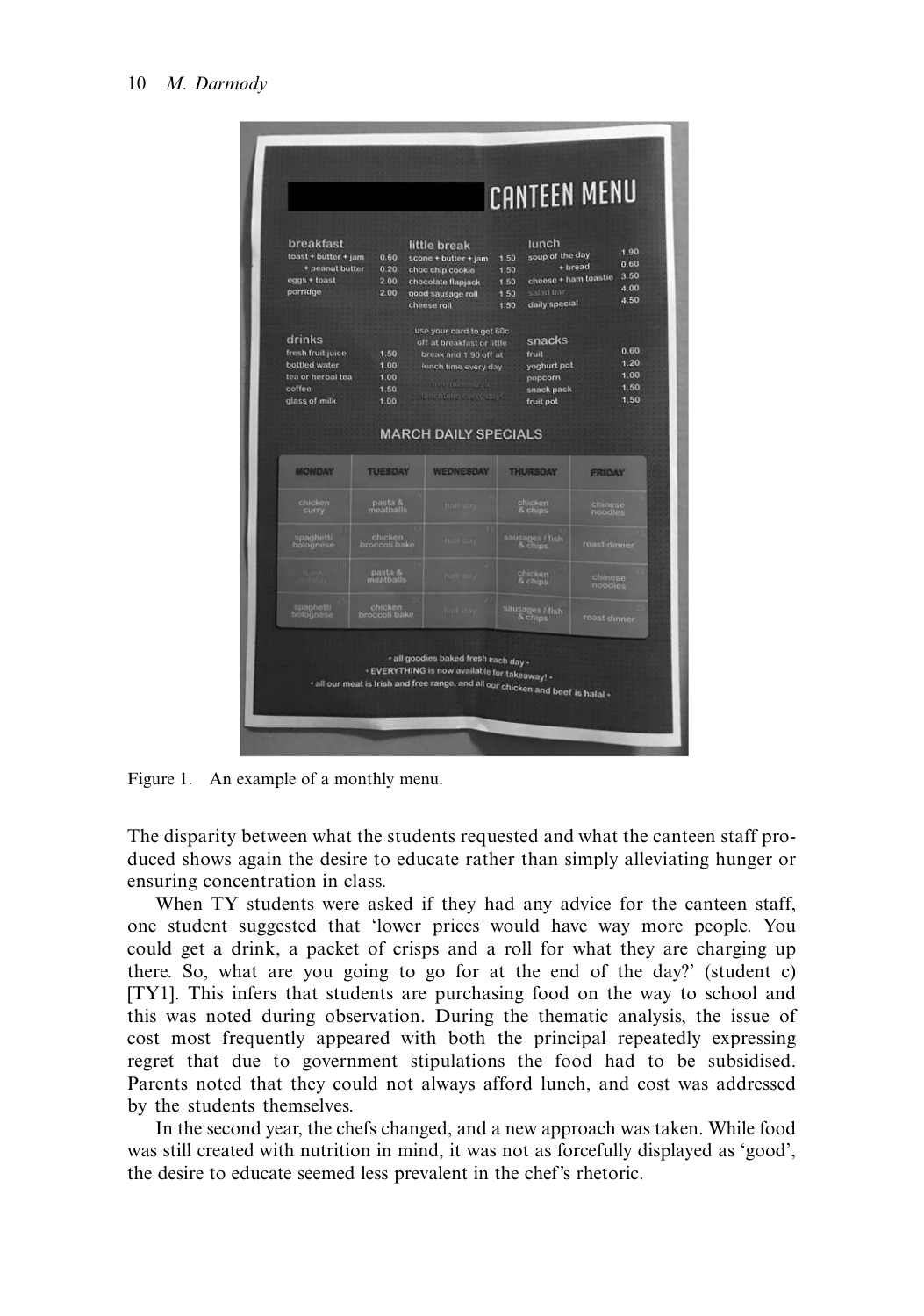Who am I to tell them what they can have, if they say they like something who am I to say ours is better, I battle with that, am I saying ours is superior, our stuff is superior, our knowledge is superior than theirs and I do not want to do that to them … they have their own opinion, their own minds, they should be encouraged to express it rather than me going 'no' and doing a finger wagging. [SI19]

The first time a student came to the chef with 'pot noodles', she offered them a sausage roll or soup (both free of charge), but once they were refused, she gave the student the hot water even though it was against the regulations. 'I don't want them sitting there with nothing in their stomach, I don't know the situation they are going home to, have they had breakfast? I didn't know, I am just going to have to do it'. After it was highlighted by the principal that it should not be repeated, the chef sat down with the students to explain why the school had made this decision – 'they had not understood the bigger picture. Once we explained that to them … they said, "ok that makes sense, grand"' [SI20]. The issue did not persist. The students were treated as active and equal citizens in the conversation, and it showed in how the students interacted with the canteen space. 'I love the rapport that we are building up with them. I can feel the enthusiasm, not sure if it is the space or the food but I can feel it. They are coming up and having the bants' with you across the glass and the cash register' [SI20].

During the second year, the student engagement with the canteen was higher, particularly by the early years' students. The canteen initiative begun to support itself financially. The principal, when interviewed in February 2020, felt that the canteen had increased awareness of, and interest in food among the student body, noting 'a curiosity about not just what is on the menu but how it is made and how it got there, I can see it very clearly' [PI3]. She mentioned the interaction between pupils and canteen staff saying the students 'are not just coming up and buying, they are stopping, they are chatting, they are asking questions about the food' [PI2]. A parent in the group interview commented that her child was trying a wider variety of foods – 'she never used to eat different foods, saying just make me the same, but since this (the canteen) started, she is trying new foods' [Parent  $2 - PGI1$ ]. Parent 1 added that 'they were going out having a chicken fillet roll every day, now they are having something different (in the canteen) every day' [Parent 1 – PGI1]. This particular parent was pleased with the student's willingness to try new foods and increased dietary resilience since the canteen had been in place.

This scratch-cooking formula also has far reaching benefits by way of its procurement policies. The canteen fridge is stocked with local produce where possible with an aim to support smaller food producers in the region and creating employment. The light-filled room became a space of socialisation where students, for their time there, switch off from their mobile-devices and eat, talk and enquire about the food being served. The smell of cooking permeates the school each day, cooking workshops and multicultural food days were held, and herbs were planted in window boxes, which will eventually be transplanted into a proposed edible garden. It is in marked contrast to the time before the canteen when either pre-packed lunches purchased through school meals funds or the students went to the local shops. By working with the students to give them autonomy over the canteen space, but also in taking time to explain the importance of nutrition, it created a more equitable relationship. The canteen was an expression of both the chefs' desires to feed 'well'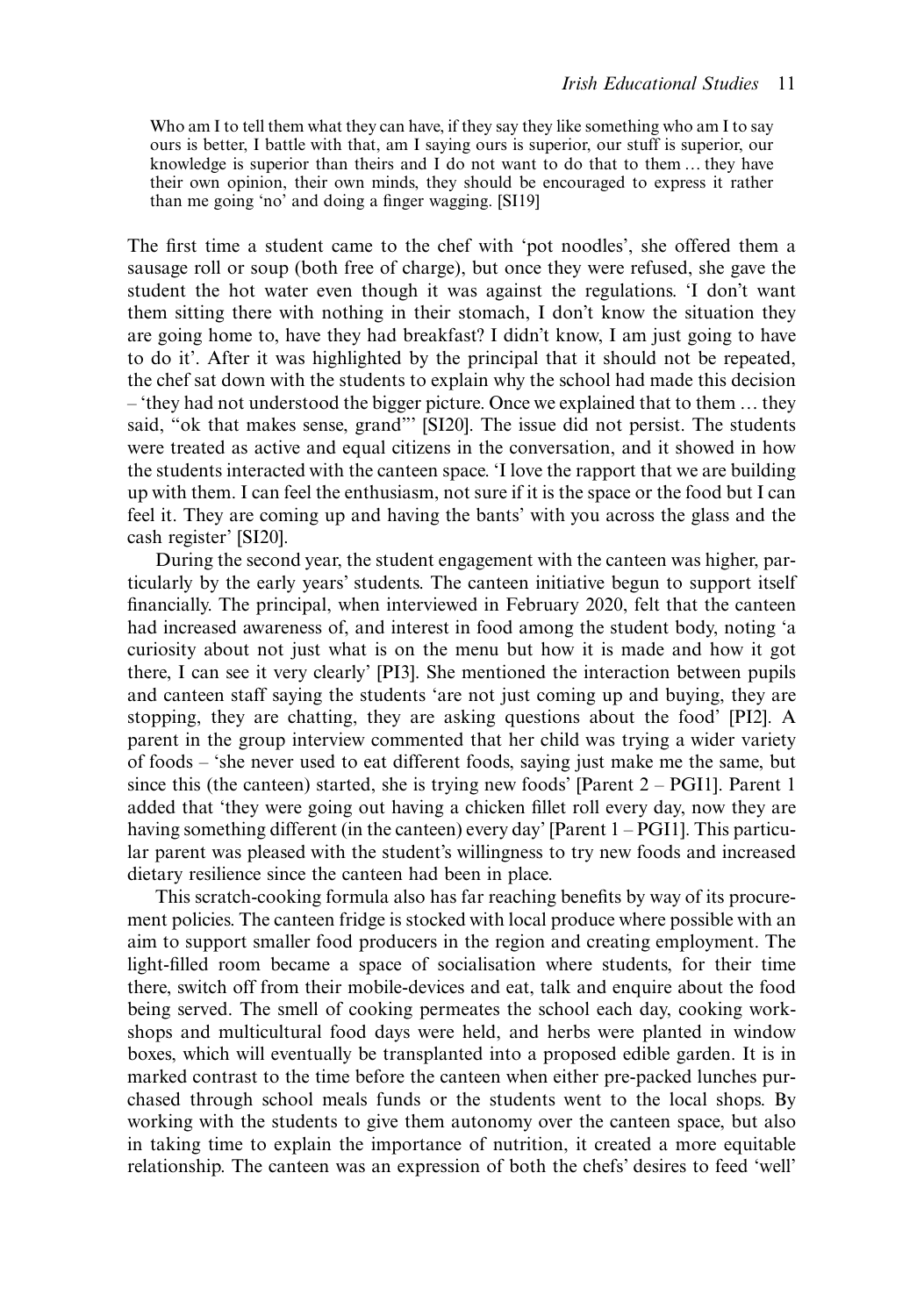and the students desire to create a space they had ownership over but also where they enjoyed the food on offer.

# **Discussion**

<span id="page-13-2"></span>Food literacy can be described as a collection of interrelated knowledge, skills and behaviours required to plan, manage, select, prepare and eat food to meet the needs for a healthy food intake (Perry et al. [2017;](#page-18-12) Truman, Lane, and Elliott [2017](#page-18-13)). The comprehensive nature of the term and its dependency on context makes food literacy difficult to measure quantitatively, an ethnographic study allowed for a nuanced and in-depth look at food practices within the school, over time. By positioning the school to become a food literate entity it moves the responsibility away from the individual, when the focus of responsibility is solely on the individual to be 'better' the fear is that larger societal problems are overlooked (Flowers and Swan [2015](#page-17-22)). Having a school that is food literate, one that plans, manages, selects and prepares food to meet needs, enables students and teachers to implement healthier, pleasurable eating practices more easily. Providing fresh food to children and young people each day can have advantages,

<span id="page-13-1"></span>well-cooked, well-presented meals, made from good quality ingredients to accepted nutritional standards, by school caterers who are confident in their skills and valued by the school community, are inestimable. The benefits of good school meals go beyond high quality catering. They also produce social, educational and economic advantages. (School Meals Review Panel, cited in Cross and MacDonald [2009](#page-16-17), 39)

<span id="page-13-0"></span>Having that ability to prepare food within a school and providing a place where students can socialise without the interruption of a mobile phone led to increased consumption of a variety of foods for some and there was a reduction in pre-packaged food being brought into the school. The principal told of reduced behavioural instances after lunchtime, better class attendance and also a greater awareness in the student body of food and how it is made.

Looking closely at food in Irish schools, the DEASP fund the school meals programme, the Department of Children advocate for the children within the schools, the Department of Agriculture fund food tasting initiatives, the Department of Health work with healthy eating policies and the Department of Education and Skills (DES) work with strategy, utility of school buildings and curriculum development. With so many actors strategic thinking in regard to how food is addressed within schools is inhibited. The sudden closure of Irish schools during the COVID-19 pandemic threw a harsh light on the number of Irish families who rely on the support that school meals provide. There was a scramble to reallocate the food into children's homes and the DES stepped in to aid DEASP. An extra  $\epsilon$ 10million in funding was provided to continue support throughout the summer months. With a national focus on the importance of school meals it is a good time to visit the system anew. Browne et al. [\(2017](#page-16-3)) demonstrate that the school food environment is a modifiable factor that can be addressed through state and local policies. One way to do this is by drawing up a coherent national plan, in conjunction with students and across government, to demonstrate how school meals can best be implemented in the ROI, similar to *The School Food Plan* created in Britain (Dimbleby and Vincent [2013](#page-16-5)).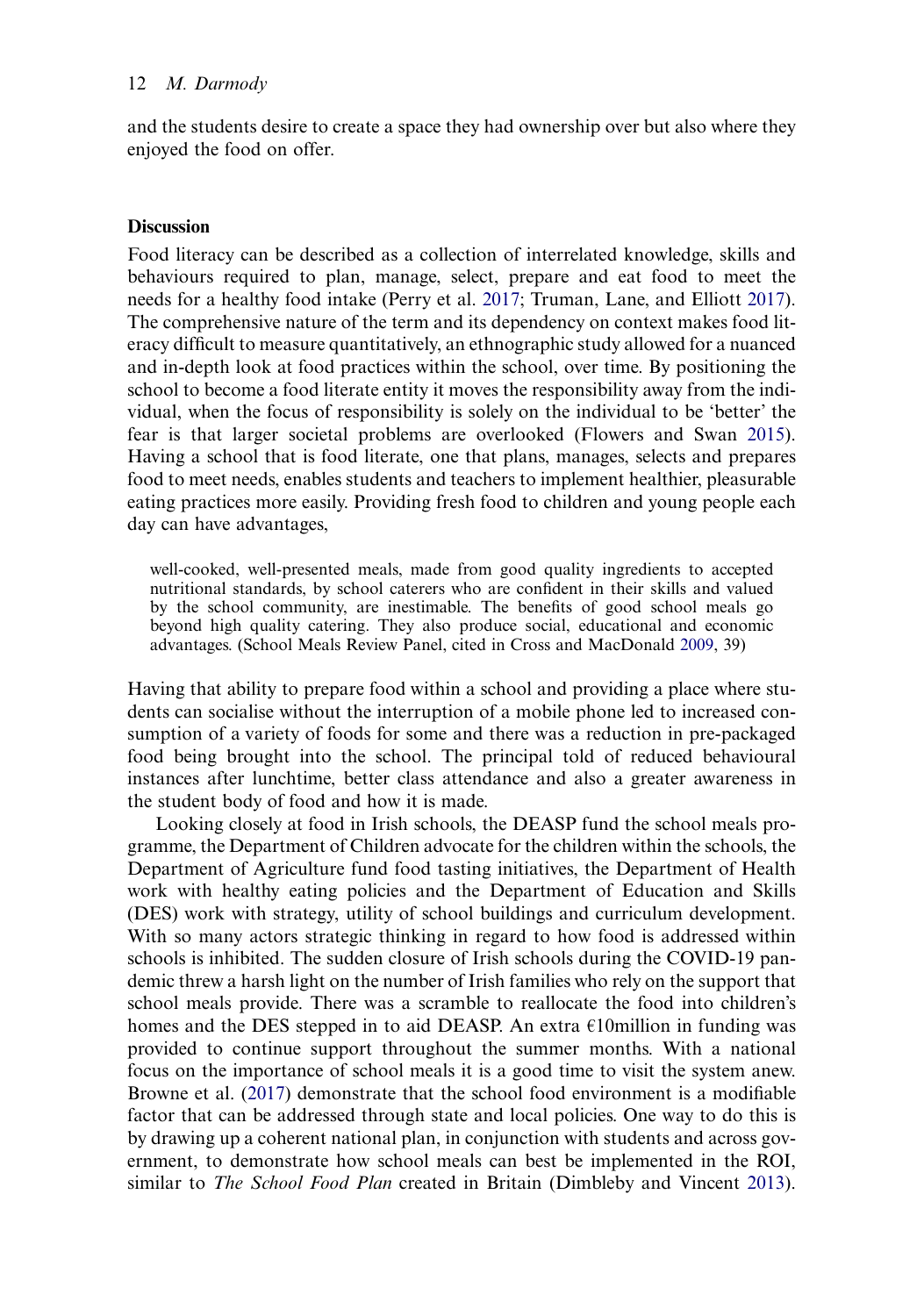Research conducted by the Irish Heart Foundation [\(2015](#page-17-19)) found that 95% of schools surveyed said they would be interested in a national catering standard. Schools in the ROI presently receive guidance on healthy eating policies through public sector organisations such as the Health Service Executive ([2019\)](#page-17-6) and Educational Training Boards Ireland (ETBI [2019](#page-17-16)), however, only 59% of the schools were found to have implemented the healthy eating policies (ETBI [2019,](#page-17-16) 5).

In the Browne et al. study, 'students were clear that their schools had a responsibility for student welfare, which local food retailers did not' ([2019,](#page-16-12) 6). Schools that become more food literate can provide a scaffolding for students on which to build a better relationship with food. The provision of scratch-cooked food in schools can make nutritious choices the easier option and enable the schools to develop a greater understanding among the students of the importance of nutritious food. As demonstrated, school meals in Japan and France take on a scratch-cooking model, similarly in Italy school lunches are cooked and served each day and are also used to teach children about Italian food culture (Morgan and Sonnino [2007\)](#page-17-18). In Finland, freshly prepared school meals are seen as a way to promote pleasure in food (National Nutrition Council of Finland [2017](#page-18-9)). In Sweden, the 'pedagogical meal' encourages children and teachers to eat together and to use the meal for educational purposes (Persson Osowski, Göranzon, and Fjellström [2012\)](#page-18-10).

<span id="page-14-1"></span>Serving school meals in packaging may deter students from eating it due to the texture of the meal but also due to other children's perceptions of the meal (O'Neill et al. [2020](#page-18-11)). The same study concluded that scratch-cooked meals had less stigma and were better perceived by both students and their parents which lead to increased consumption. Caraher and Lang [\(1999](#page-16-18)) highlight attached meanings of love and familial cohesion to a home-cooked dinner served at the table, which translates to a greater 'value' being placed on foods prepared from 'scratch' or 'base' ingredients. Providing the 'two distinct spaces within Irish schools; one for cooking and one as a space for eating', as called for by the HPSSG, would help to replicate the commensality a shared meal provides. As noted, school meals monies cannot be used to pay staff or for equipment, therefore the majority of school meals funding is spent on pre-packaged food. The D8 school case study highlighted that it is possible to situate a scratch-cooking kitchen within a school, although in this incidence students/parents/guardians were asked to financially supplement the meals, as funding was not adequate. The case study is limited in its scope, being focused on just one school. Nevertheless, the case study highlighted that it was possible to bring about change and provides an insight into the potential role of school meals in improving the food literacy of a school. The venture also demonstrated that when the student voice was equitably included in planning, it aided the creation of a canteen that is both serving nutritious food and one in which the students enjoy eating.

<span id="page-14-0"></span>Implementing a scratch-cooking model in ROI would entail a significant increase in funding, but the benefits of this model, such as creating local employment and food procurement from within communities, may help alleviate some of the additional cost. Procurement models, which differ from a for-profit, market-driven approach, are worthy of consideration in relation to the school meals budget as they can add value to local markets. For example the EU Public Procurement Directive advocates for good practices in Socially Responsible Public Procurement and also for Buying for Social Impact (Caimi, Daniele, and Martignetti [2019](#page-16-19)). A not-for-profit model could ensure that children get the best value from the funds allocated, where meals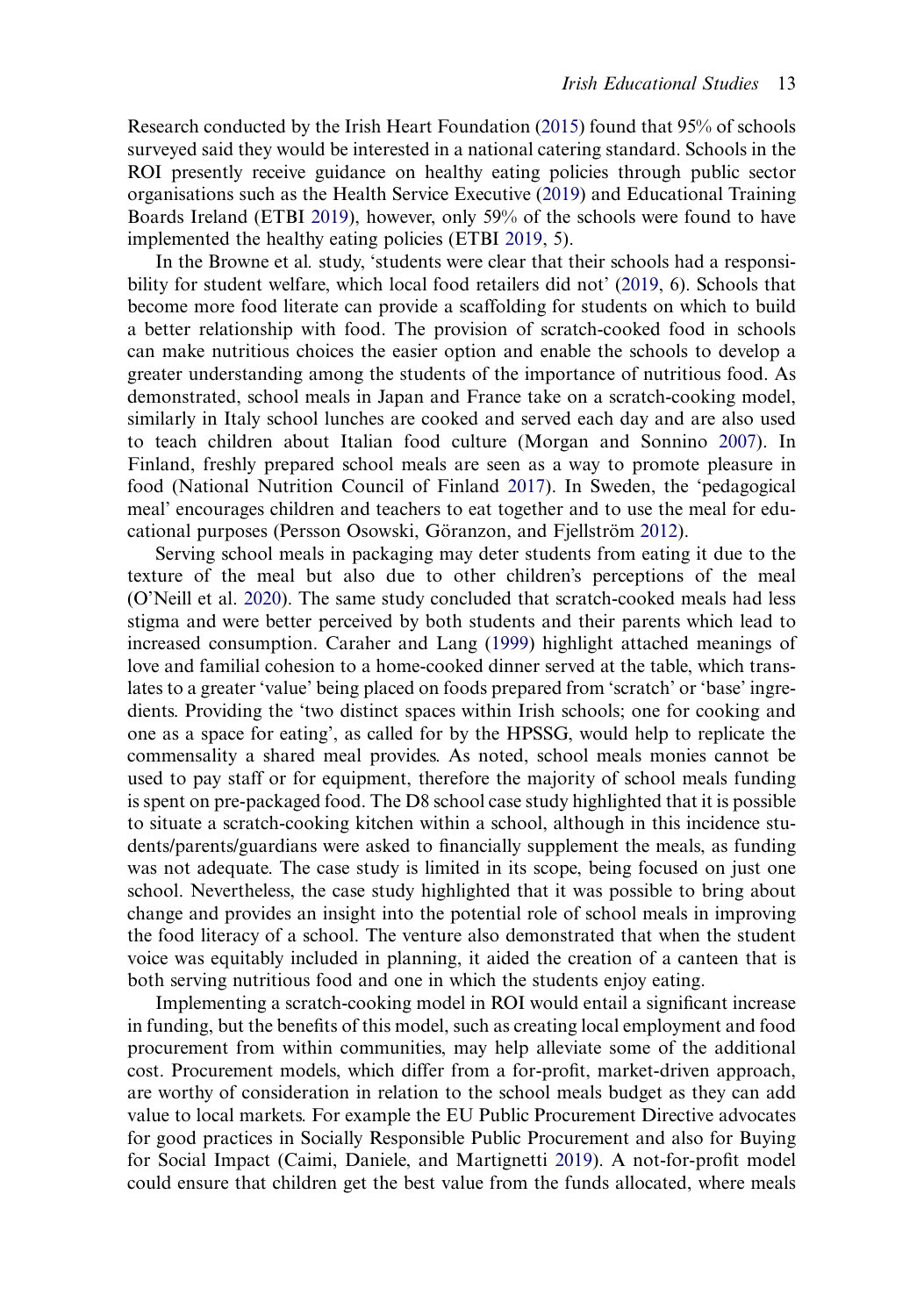<span id="page-15-0"></span>are provided 'at a charge no more than the cost of the food' (Earl [2018,](#page-17-21) 31). For example, Food for Thought in Merseyside, UK, calls itself a not-for-profit healthy school meals provider (Manzoori-Stamford [2011](#page-17-23)). The company is owned and managed by its seventeen partner schools with any surplus created being re-invested into the schools.

# **Conclusion**

School meals provide much needed support for Irish families in vulnerable positions. The free meals are allocated to schools in areas with low socioeconomic resources, with the scheme funded by the DEASP as part of their anti-poverty strategy. The current model for providing free school meals could be improved to provide more nutritious and enjoyable food for the children who receive the meal each school day. When schools have only a tentative link to the food being eaten by its students, such as those where pre-packed lunches are dropped at the door, it is more difficult to provide the same food literate environment as those with an embedded schoolkitchen. In most cases, for-profit companies provide the packaged lunches and logistical solutions for school staff. The nature of the funding, which does not allow any monies to be spent on staff or equipment compounds this model.

Scratch-cooking may initially be a costlier option, but benefits can offset this; pedagogical opportunities (Earl and Lalli [2020;](#page-17-20) Andersen, Baarts, and Holm [2017](#page-16-16)), increased consumption (O'Neill et al. [2020](#page-18-11)), reduction of ultra-processed foods, a better chance for socialisation over the meal (Caraher and Lang [1999](#page-16-18)) and local employment. The D8 school canteen initiative demonstrates that in this instance, with student involvement and a supportive staff, an embedded scratch-cooking kitchen at the heart of the school was used as a scaffold to make the school a more food literate entity. Every new school build should be required to include a kitchen, as it does a sports hall and retrofitting should be done first on a needs basis then extended nationwide. For real change, that is not tokenistic in nature, a cross-government body is needed to address the issues that arise in this text, particularly if the aim were for scratch-cooking to become an unremarkable part of the school day as it is in Japan or France. Working with the students and school staff to shape and create a canteen that suits their school is advisable. No child should go hungry and having an anti-poverty strategy that includes school meals is to be lauded. However, a box-ticking approach that focuses on hunger prevention alone, without future planning, misses valuable opportunities to address nutrition, health and wellbeing. Furthermore, this article argues for a different approach; one where the opportunity is taken to use the school meal as a place for fostering enjoyment in food, for socialisation and to build links to food education.

# Disclosure statement

No potential conflict of interest was reported by the author.

# Notes on contributor

Michelle Darmody is a doctoral researcher in TU Dublin and food journalist for The Irish Examiner. An interest in food led Michelle to establish a busy bakery and café in 2006, both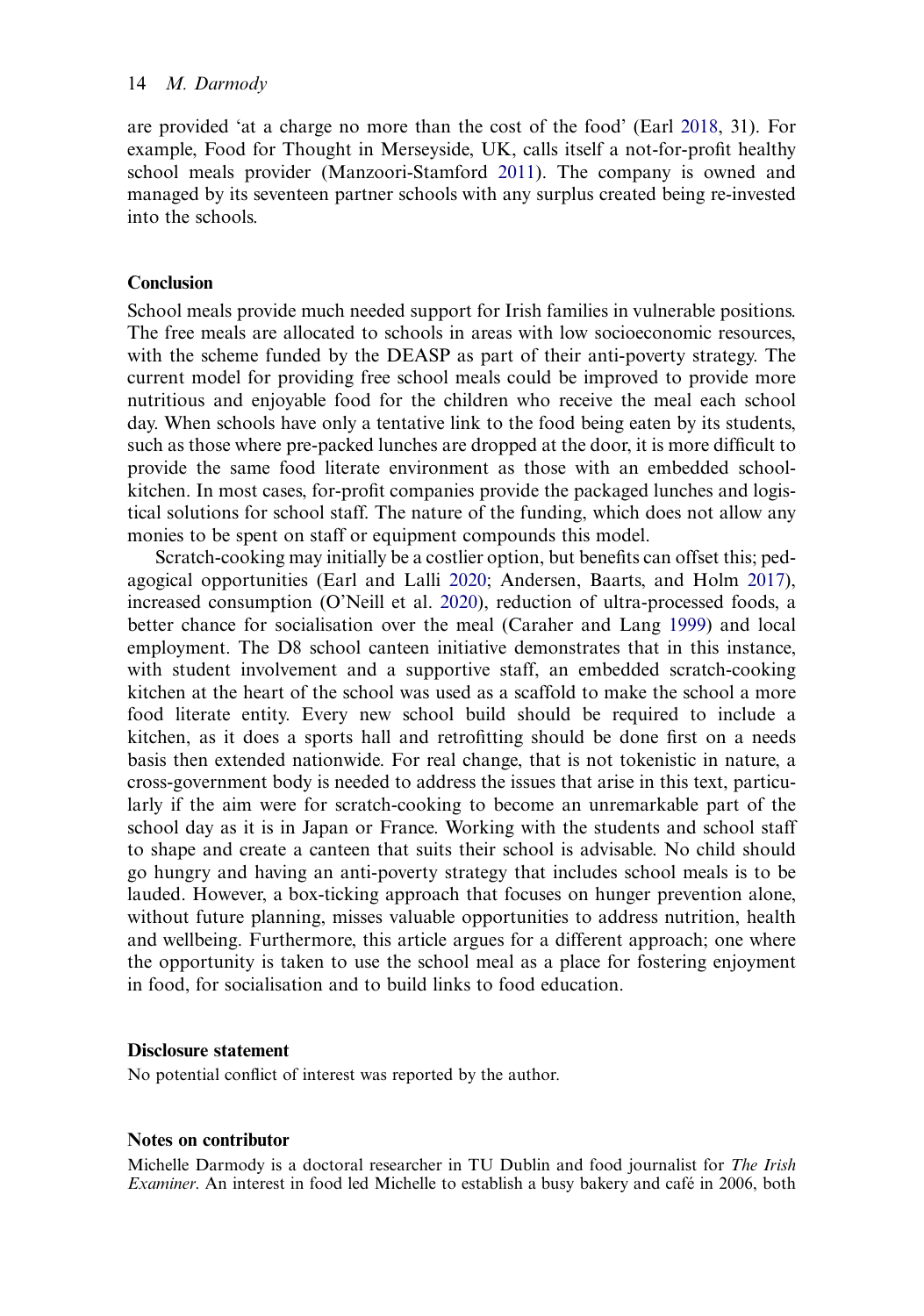of which were unique for their time in Dublin, making everything from scratch on site and procuring ingredients from small local producers. Michelle taught baking and cooking classes in local schools. This educational initiative was expanded with the aid of the Taste Council of Ireland. Schools nationwide were visited and workshops were developed, where cheesemakers, bakers and food growers were cajoled into teaching children about food. However, even with the backing of both Slow Food and Eurotoques, the methods employed were not sustainable. A need for a more far reaching and systemic approach to food education within schools in Ireland was noted, and this need forms the core of her doctoral study.

### References

- <span id="page-16-16"></span>Andersen, S. S., C. Baarts, and L. Holm. [2017.](#page-9-0) "Contrasting Approaches to Food Education and School Meals." Food, Culture & Society 20 (4): 609–629. doi[:10.1080/15528014.2017.](https://doi.org/10.1080/15528014.2017.1357948) [1357948.](https://doi.org/10.1080/15528014.2017.1357948)
- <span id="page-16-6"></span>Barclay, L. [2015.](#page-4-0) "Do French Children Eat Everything?" Accessed 1 April 2020. [https://www.](https://www.bbcgoodfood.com/howto/guide/karen-le-billion-french-children-eat-anything) [bbcgoodfood.com/howto/guide/karen-le-billion-french-children-eat-anything.](https://www.bbcgoodfood.com/howto/guide/karen-le-billion-french-children-eat-anything)
- <span id="page-16-2"></span>Bel-Serrat, S., M. M. Heinen, C. M. Murrin, L. Daly, J. Mehegan, M. Concannon, C. Flood, et al. [2017](#page-3-0). The Childhood Obesity Surveillance Initiative (COSI) in the Republic of Ireland: Findings from 2008, 2010, 2012 and 2015. Dublin: HSE.
- <span id="page-16-15"></span>Braun, V., and V. Clarke. [2006](#page-7-0). "Using Thematic Analysis in Psychology." Qualitative Research in Psychology 3 (2): 77–101.
- <span id="page-16-12"></span>Browne, S., C. Barron, A. Staines, and M. R. Sweeney. [2019.](#page-6-0) ""We Know What we Should Eat But We Don' t ... ": A Qualitative Study in Irish Secondary Schools." Health Promotion International 20 $(3)$ : 1-10.
- <span id="page-16-3"></span>Browne, S., A. Staines, C. Barron, V. Lambert, D. Susta, and M. R. Sweeney. [2017](#page-3-1). "School Lunches in the Republic of Ireland: A Comparison of the Nutritional Quality of Adolescents' Lunches Sourced from Home or Purchased at School or 'Out' at Local Food Outlets." Public Health Nutrition 20: 504–514.
- <span id="page-16-19"></span>Caimi, V., D. Daniele, and L. Martignetti. [2019](#page-14-0). Buying for Social Impact, Good Practice from Around the EU. Brussels: European Commission.
- <span id="page-16-7"></span>Callaghan, M. [2010](#page-4-1). Food Poverty among Schoolchildren in Ireland. Galway: Health Promotion Research Centre, NUI Galway.
- <span id="page-16-8"></span>Caraher, M., H. Crawley, and S. Lloyd. [2009](#page-4-2). Nutrition Policy Across the UK: Briefing Paper. London: The Caroline Walker Trust.
- <span id="page-16-18"></span>Caraher, M., and T. Lang. [1999](#page-14-1). "Can't Cook, Won't Cook: A Review of Cooking Skills and Their Relevance to Health Promotion." International Journal of Health Promotion and Education 37 (3): 89–100.
- <span id="page-16-1"></span>Carambola. [2020](#page-2-0). "Welcome to Carambola." Accessed 21 October 2020. [https://www.](https://www.carambola.ie) [carambola.ie.](https://www.carambola.ie)
- <span id="page-16-10"></span>Carney, C. [1985.](#page-5-0) "Access to School Meals: The Constraints of Permissive Legislation." The Irish Journal of Education xix (1): 5–38.
- <span id="page-16-0"></span>Carty, E. [2020.](#page-2-1) "Advisor to Minister of Education and Skills email to Michelle Darmody." March 24.
- <span id="page-16-14"></span>Creswell, J. W. [2014.](#page-7-1) Research Design: Qualitative, Quantitative and Mixed Methods Approaches. 4th ed. Thousand Oaks, CA: Sage.
- <span id="page-16-17"></span><span id="page-16-13"></span>Cross, M., and B. MacDonald. [2009](#page-13-0). Nutrition in Institutions. Hoboken, NJ: Wiley.
- Crotty, M. [1998](#page-7-2). The Foundations of Social Research, Meaning and Perspective in the Research Process. London: Sage.
- <span id="page-16-9"></span>DEASP. [2019](#page-4-3). "School Meals Scheme." Accessed 10 January 2020. [https://www.gov.ie/en/](https://www.gov.ie/en/service/29a3ff-school-meals-scheme/) [service/29a3ff-school-meals-scheme/.](https://www.gov.ie/en/service/29a3ff-school-meals-scheme/)
- <span id="page-16-11"></span><span id="page-16-4"></span>Department of Health. [2016](#page-3-1). Healthy Lifestyles. Dublin: Department of Health.
- DES. [2020](#page-6-1). "DEIS: Delivering Equality of Opportunity in Schools." Accessed 12 May 2020. [https://www.education.ie/en/schools-colleges/services/deis-delivering-equality-of](https://www.education.ie/en/schools-colleges/services/deis-delivering-equality-of-opportunity-in-schools-/)[opportunity-in-schools-/](https://www.education.ie/en/schools-colleges/services/deis-delivering-equality-of-opportunity-in-schools-/).
- <span id="page-16-5"></span>Dimbleby, H., and J. Vincent. [2013](#page-3-2). The School Food Plan. London: Department for Education.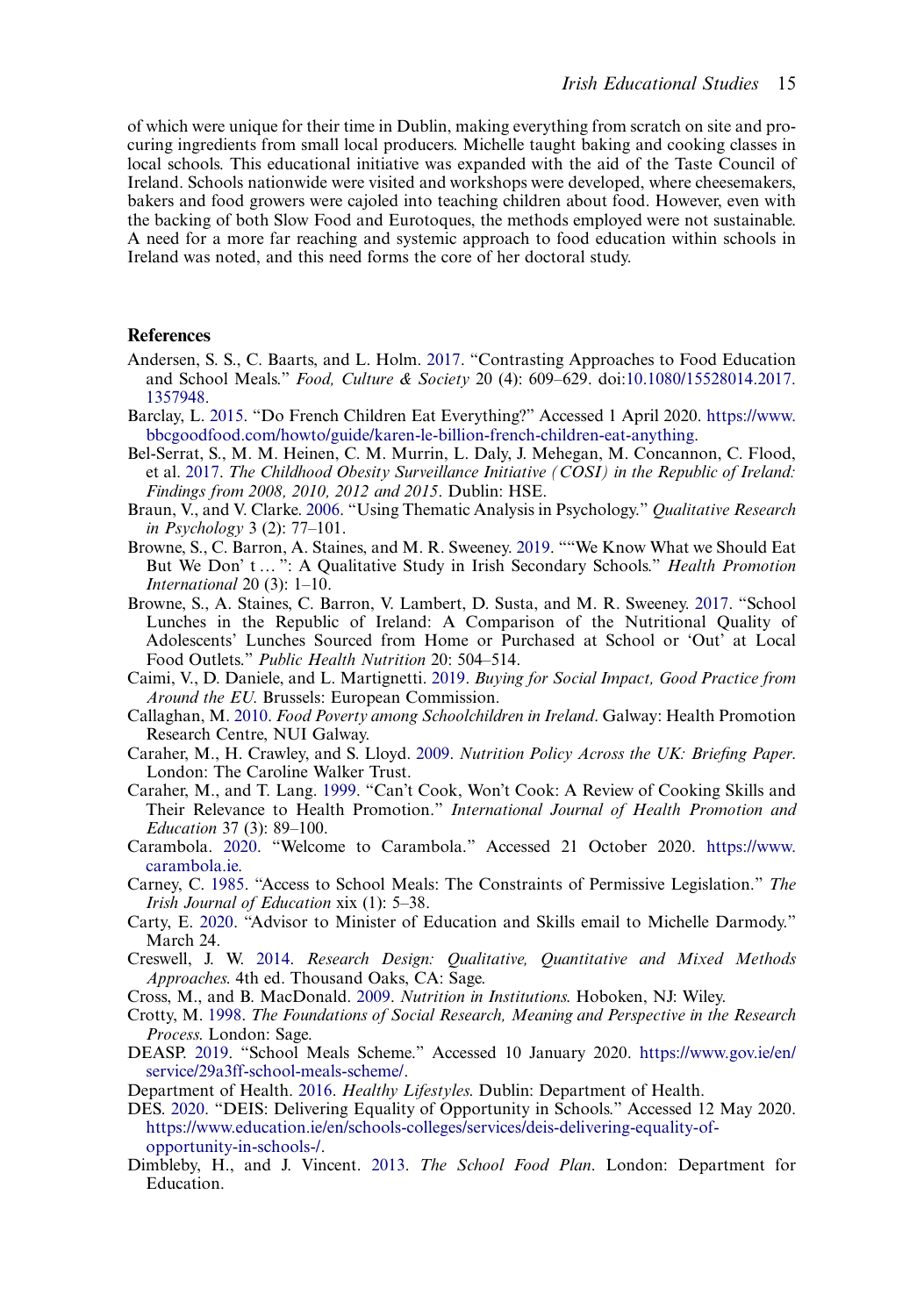- <span id="page-17-21"></span>Earl, L. [2018.](#page-10-0) Schools and Food Education in the 21st Century, Schools and Food Education in the 21st Century. Oxfordshire: Taylor and Francis.
- <span id="page-17-20"></span>Earl, L., and G. S. Lalli. [2020](#page-9-1). "Healthy Meals, Better Learners? Debating the Focus of School Food Policy in England." British Journal of Sociology of Education 41 (4): 476–489. doi:[10.](https://doi.org/10.1080/01425692.2020.1735999) [1080/01425692.2020.1735999.](https://doi.org/10.1080/01425692.2020.1735999)
- <span id="page-17-7"></span>Educational Disadvantage Center. [2020](#page-3-3). "National Strategy for Hunger Prevention in Schools." Accessed 19 July 2020. <https://www.dcu.ie/edc/hunger-prevention-schools.shtml>.
- <span id="page-17-16"></span>ETBI. [2019.](#page-6-2) eGuide on Catering Services for Post Primary Schools. Dublin: ETBI Schools Procurment Unit.
- <span id="page-17-13"></span>European Commission. [2016](#page-4-4). "School Meals in Europe, Foundation for the Development of the Education System." Warszawa. Accessed 12 February 2020. [https://eurydice.org.pl/](https://eurydice.org.pl/wp-content/uploads/2016/05/meals_raport_ENG.pdf) [wp-content/uploads/2016/05/meals\\_raport\\_ENG.pdf.](https://eurydice.org.pl/wp-content/uploads/2016/05/meals_raport_ENG.pdf)
- <span id="page-17-22"></span><span id="page-17-2"></span>Flowers, R., and E. Swan. [2015.](#page-13-1) Food Pedagogies. London: Routledge.
- Fresh Today. [2021.](#page-2-0) Fresh Today. Accessed 10 January 2021. [https://www.freshtoday.ie/about](https://www.freshtoday.ie/about-us/)[us/](https://www.freshtoday.ie/about-us/).
- <span id="page-17-1"></span>Glanmore. [2021a.](#page-2-0) "Welcome to Glanmore Foods." Accessed 10 January 2021. [https://www.](https://www.glanmorefoods.ie) [glanmorefoods.ie.](https://www.glanmorefoods.ie)
- <span id="page-17-15"></span>Glanmore. [2021b.](#page-6-3) "Factory Sandwich Prep Room." Accessed 28April 2021. [https://www.](https://www.glanmorefoods.ie/Factory-Sandwich-Prep-Room.html) [glanmorefoods.ie/Factory-Sandwich-Prep-Room.html](https://www.glanmorefoods.ie/Factory-Sandwich-Prep-Room.html).
- <span id="page-17-10"></span>Harlan, C. [2013.](#page-3-4) "On Japan's School Lunch Menu: A Healthy Meal, Made from Scratch." The Washington Post, January 26. Accessed 1 October 2019.
- <span id="page-17-6"></span>Health Service Executive. [2019.](#page-3-5) Healthy Eating Policy Toolkit for Primary Schools. Dublin: HSE.
- <span id="page-17-5"></span>Healthy Ireland and Department of Health. [2013](#page-3-6). A Framework for Improved Health and Wellbeing 2013–2025. Dublin: HSE.
- <span id="page-17-19"></span><span id="page-17-14"></span>Irish Heart Foundation. [2015.](#page-7-3) Food Provision in Post-Primary Schools. Dublin: IHF.
- <span id="page-17-4"></span>The Irish Times. [1997](#page-5-1). "This really is food". The Irish Times. Accessed 2 July 2020.
- Juniusdottir, R., A. Hörnell, I. Gunnarsdottir, H. Lagstrom, M. Waling, C. Olsson, S. Talvia, and A. S. Olafsdottir. [2018.](#page-3-7) "Composition of School Meals in Sweden, Finland, and Iceland: Official Guidelines and Comparison with Practice and Availability." Journal of School Health 88 (10): 744–753. doi:[10.1111/josh.12683](https://doi.org/10.1111/josh.12683).
- <span id="page-17-8"></span>Kenney, E., J. L. Barrett, S. N. Bleich, Z. J. Ward, A. L. Cradock, and S. L. Gorthmaker. [2020.](#page-3-3) "Impact of the Healthy Hunger Free Kids Act on Obesity Levels." *Health Affairs* 39 (7): 1122–1129. <https://www.healthaffairs.org/doi/10.1377/hlthaff.2020.00133>.
- <span id="page-17-17"></span>Mac Con Iomaire, M., M. F. Afifi, and J. J. Healy. [2021.](#page-7-1) "Chefs' Perspectives of Failures in Foodservice Kitchens, Part 1: A Phenomenological Exploration of the Concepts, Types, and Causes of Food Production Failure." Journal of Foodservice Business Research 24 (2): 177–214.
- <span id="page-17-23"></span>Manzoori-Stamford, J. [2011](#page-15-0). "Food for Thought wins Soil Association Award." The Caterer. [https://www.thecaterer.com/news/foodservice/food-for-thought-wins-soil-association](https://www.thecaterer.com/news/foodservice/food-for-thought-wins-soil-association-award)[award](https://www.thecaterer.com/news/foodservice/food-for-thought-wins-soil-association-award).
- <span id="page-17-12"></span>Marty, L., S. Chambaron, and S. Monnery-Patris. [2018](#page-4-5). "Learned Pleasure from Eating: An Opportunity to Promote Healthy Eating in Children?" Appetite 120: 265–274.
- <span id="page-17-9"></span><span id="page-17-0"></span>Ministry of Education [Japan]. [2011.](#page-3-8) Japan School Lunch History. Tokyo: MoE.
- Monteiro, C. A., G. Cannon, M. Lawrence, M. L. Costa Louzada, and P. Pereira Machado. [2019](#page-2-2). Ultra-processed Foods, Diet Quality, and Health Using the NOVA Classification System. Rome: Food and Agricultural Organisation.
- <span id="page-17-18"></span>Morgan, K., and R. Sonnino. [2007](#page-7-4). "Empowering Consumers. The Creative Procurement on School Meals in Italy and the UK." International Journal of Consumer Studies 31: 19-25.
- <span id="page-17-11"></span>Murayama, N., H. Ishida, T. Yamamoto, S. Hazano, A. Nakanishi, Y. Arai, M. Nozue, Y. Yoshioka, S. Saito, and A. Abe. [2017](#page-3-9). "Household Income is Associated with Food and Nutrient Intake in Japanese Schoolchildren, Especially on Days Without School Lunch." Public Health Nutrition 20 (16): 2946–2958.
- <span id="page-17-3"></span>Murimi, M. W., A. F. Moyeda-Carabaza, B. Nguyen, S. Saha, R. Amin, and V. Njike. [2018.](#page-2-3) "Factors That Contribute to Effective Nutrition Education Interventions in Children: A Systematic Review." Nutrition Reviews 76 (8): 553–580.